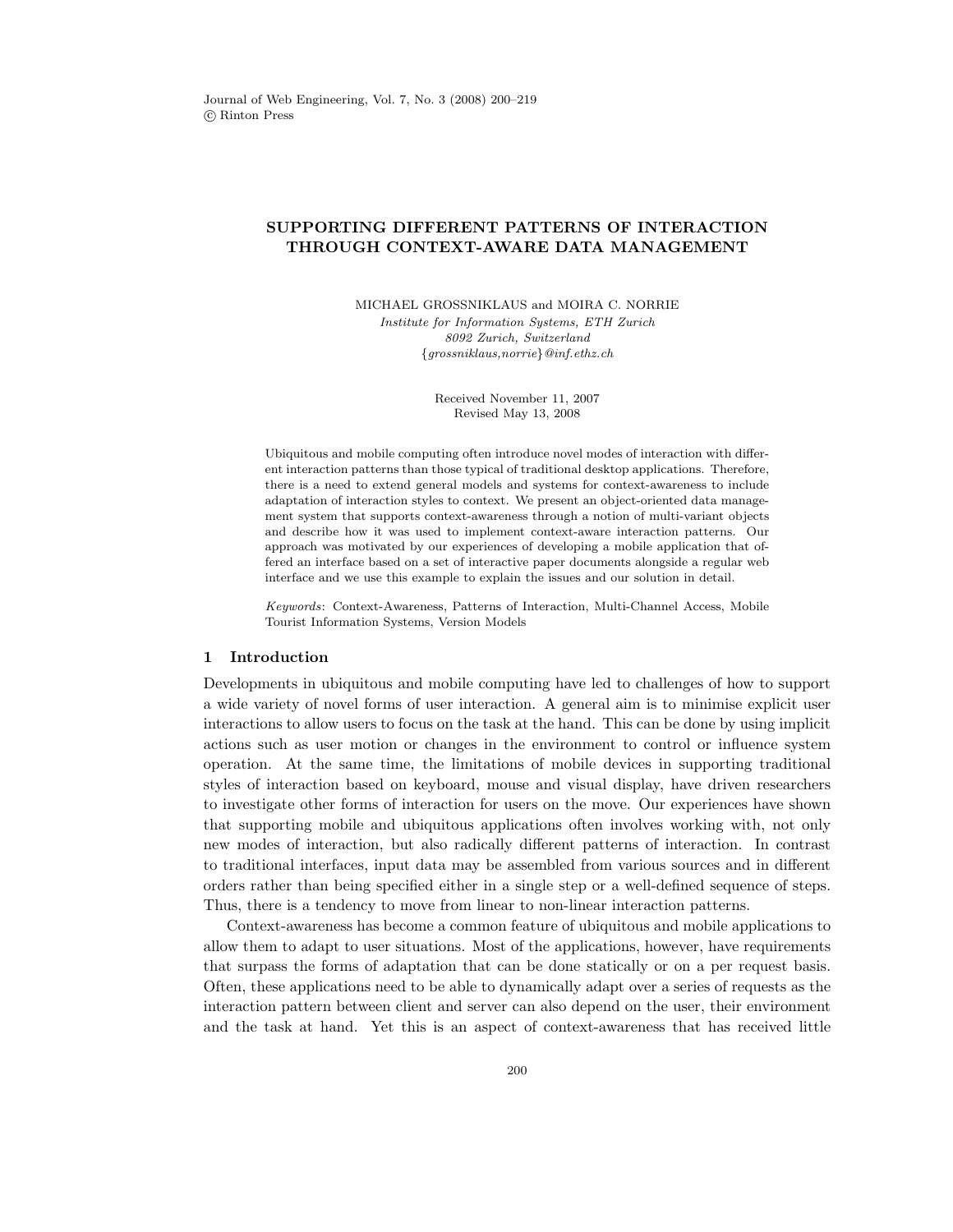attention so far. Web technologies have been widely adopted as a platform for the development of ubiquitous and mobile applications. Correspondingly, web engineering no longer deals only with methods and tools to support the development of applications accessed through traditional desktop browsers, but also with issues such as multi-channel access and contextdependent adaptation.

Adaptation of hypertexts [5] in terms of content, structure and presentation is a wellresearched topic in web engineering. At the level of models and frameworks to support web engineering, several generic approaches have been proposed to empower application developers to determine what notions of context and adaptation are relevant to specific applications. General context models have been developed that can cater for various forms of adaptation that correspond to personalisation, internationalisation, multi-channel access, locationawareness etc. The need to adapt processes consisting of several interaction steps is also widely recognised by the web engineering community [34] and several conceptual and modeldriven approaches exist that support this form of adaptation. In these approaches, different styles of user interaction are often addressed by adapting the structure or navigation to the different context factors that are relevant to an application. Motivated by the requirements for context-awareness that have been identified at the conceptual level, we have addressed the issue of how these can be supported at the implementation level. In this paper, we present a solution based on previous work on context-aware data management [19].

Some model-based approaches already offer support for implementing context-aware applications by means of an integrated implementation platform tailored to the capabilities and requirements of the respective model. Most approaches, however, rely on standard components such as application servers, content management systems or relational databases to implement the modelled specifications. Unfortunately, as we will see, these implementation platforms do not provide native support for context-awareness. As a consequence, this functionality has often to be implemented over and over again leading to poor reuse of code and maintainability. This shortcoming is especially visible at the level of data management as application data models often become obfuscated with context-related concepts. We, therefore, decided to investigate how an object-oriented data management system extended to support context-aware applications could be used to support all required forms of adaptation in an elegant way. In previous work, we have already demonstrated how such a database system can be used to adapt the content of a web application to context [3]. In this work, we will show how dynamic adaptation of the structure or navigation of an application at the conceptual level can be mapped to context-aware database operations to support different interaction patterns at the implementation level.

We use an example of a mobile tourist information system that we developed in a previous project to motivate the need for context-aware interaction patterns and to describe how these could be implemented using our data management system. Alongside more traditional web interfaces, the system offers a set of interactive paper documents that can be used to access information about festival events and venues using digital pen and paper technology and an audio output channel. A complex transaction such as reserving tickets for an event requires several data parameters to be selected and it would be too restrictive to insist that this be done in a particular order. Without a visual display, users need to be carefully guided through the interaction so that they are aware of the current interaction state and therefore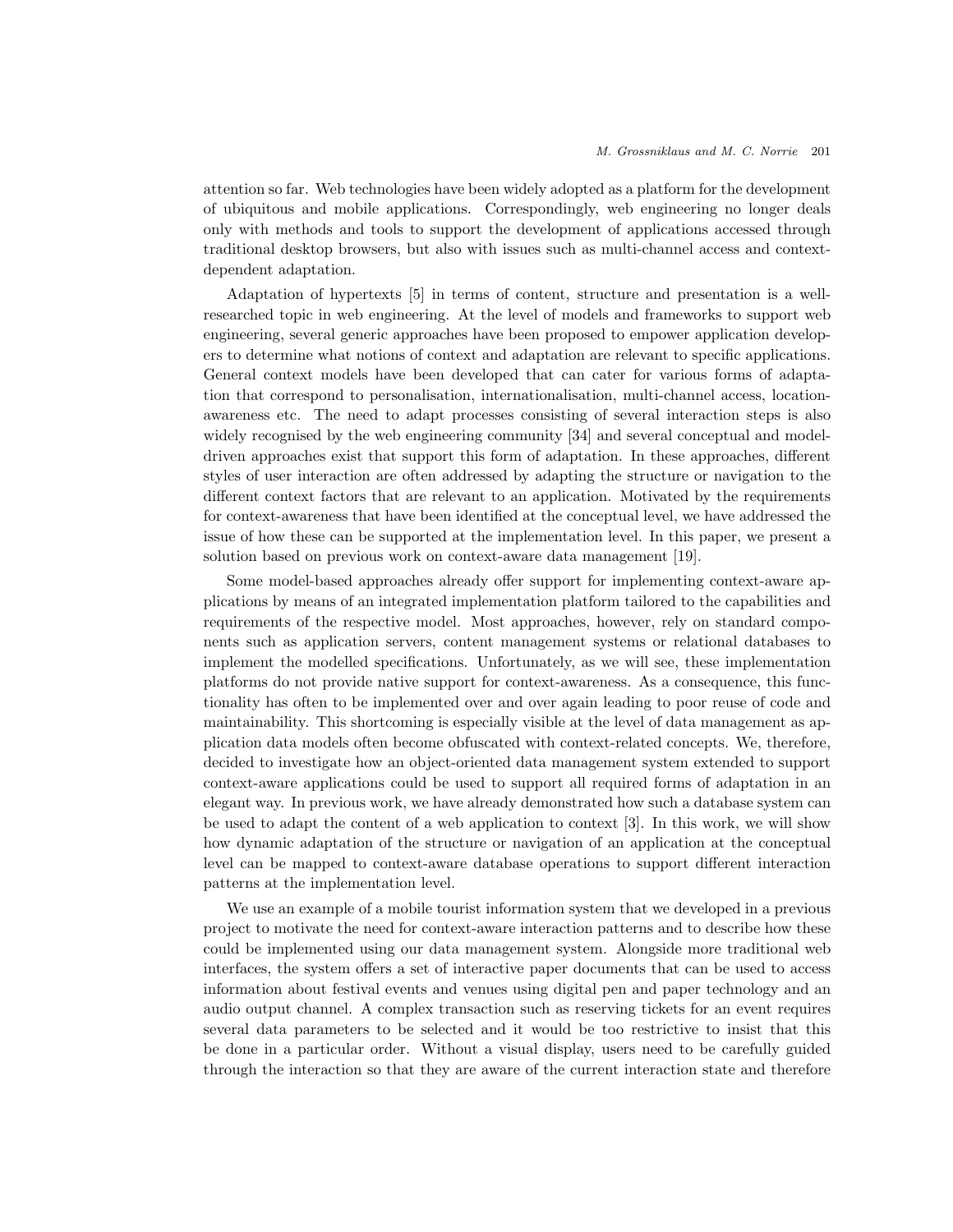an important factor was to supply users with context-dependent help information according to the interaction state.

We begin in Section 2 with a discussion of related work and a motivation of our approach. Section 3 gives an overview of context-aware data management and how it can be realised by extending an object-oriented database system with the notion of multi-variant objects. In Section 4, we introduce the idea of context-aware patterns of interaction that we propose as an implementation level concept to realise the kind of adaptive and non-linear navigation that is often required in mobile or multi-channel systems. As a motivation, we use the wellknown example of a ticket reservation process and present how this process was realised within a mobile tourist information system that uses paper as an input channel. In Section 5, we present the general implementation of this tourist information system and then discuss specifically how the mechanisms used to provide context-aware data management can be applied to support context-aware interaction patterns. Section 6 provides a general discussion of the approach and some of the outstanding issues. Finally, concluding remarks are given in Section 7.

## 2 Related Work

The need for context-awareness is well documented in the field of web engineering. Its impact can be witnessed in several model-based approaches and a few recently proposed implementation platforms. For example, the Web Modelling Language (WebML) [8] has been extended with primitives that allow adaptive and context-aware sites to be modelled [7]. To manage context information, the data model is extended with a context model. Two additional units have been introduced to gather context information. Each context-dependent page is associated with a context cloud that specifies the adaptation operations. When a context-aware page is requested, the corresponding operations are executed and the page is adapted accordingly. However, in order to adapt the content itself, the context-dependent entities in the data model have to be associated with entities representing the relevant context dimensions. Depending on the complexity of the application, this can lead to a very cumbersome data model that is no longer true to the orthogonal nature of context.

The specification of adaptation is an integral part of the Hera methodology [23]. Hera distinguishes between static design-time adaptation called adaptability and dynamic run-time adaptation called adaptivity. All design artefacts can be adapted by annotating them with appearance conditions. Web sites designed with Hera are implemented by using the models to configure a run-time environment. The Hera Presentation Generator (HPG) [17], for example, combines the data stored as RDF with the models represented in RDFS to generate a presentation that is adapted at design-time according to user preferences as well as device capabilities. An alternative implementation platform for Hera is based on the AMACONT [15] project. Using a layered component-based XML document format [16], reusable elements of a web site can be defined at different levels of granularity. Adaptation at run-time is realised by allowing components of all granularities to have variants.

In UML-based Web Engineering (UWE) [25], adaptation is based on the Munich Reference Model [26] for adaptive hypermedia applications. The architecture and concepts of this reference model are based entirely on the Dexter [22] and AHAM [9] reference models. The use of UML, however, offers both a graphical representation and a formal specification using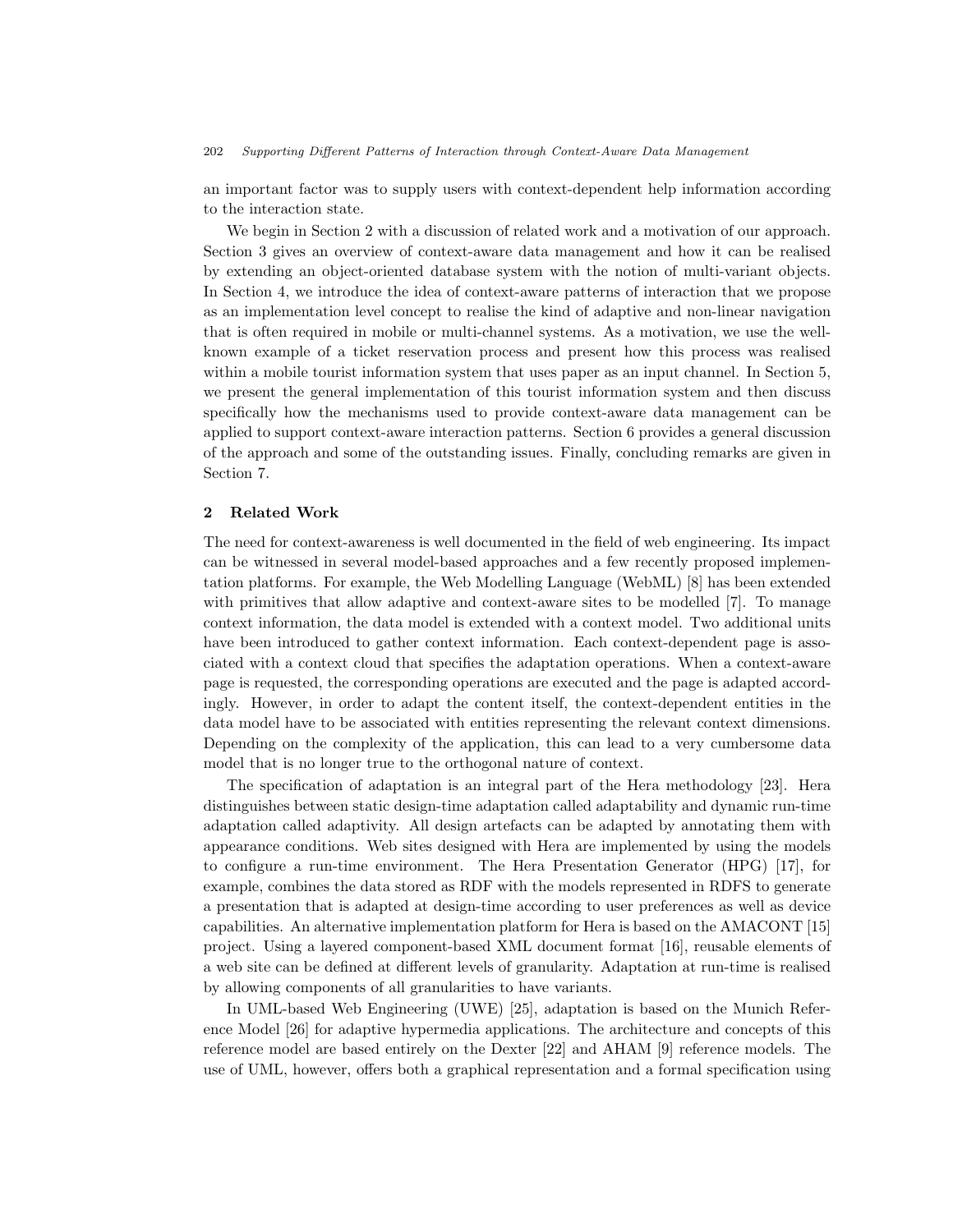the Object Constraint Language (OCL). The Munich Reference Model distinguishes three forms of rule-based adaptation—adaptive content, adaptive links and adaptive presentation. A shortcoming of this rule-based approach is that the rules exist outside the model and thus have no graphical representation. A possible solution to this problem has been proposed through the use of aspect-oriented modelling techniques [1].

The Web Site Design Method (WSDM) [11] emphasises audience modelling to classify and identify the different kinds of users of the web site. In WSDM, all models are built on audience classes to adapt the web site for different kinds of users. Adaptive behaviour in WSDM [6] is specified using the Adaptation Specification Language (ASL) that allows the structure of web sites to be influenced at run-time. Based on audience modelling, WSDM can also be used to design localised web sites [10]. Although localised features can be specified quite easily at the conceptual level, things become complicated as the development process moves to the implementation phase. From the point of view of data modelling, the different localities have to be mapped onto a standard database schema. De Troyer and Casteleyn [10] discuss, as an example, labelling the columns or tables of a relational database with the name of the corresponding locality. While such an approach might be sufficient if very few localities need to be supported, it scales poorly in the case of several potentially overlapping localities, and even becomes infeasible if additional dimensions other than language are required.

As previously mentioned, we believe that adaptive navigation specified at the conceptual level translates to context-aware patterns of interaction at the implementation level. The concept of volatile functionality [36, 18] that comprises volatile content, navigation and presentation, is related to our work in the sense that volatile navigation also deals with frequently changing styles of how content is accessed. The object-oriented design methodology OOHDM [37] has recently been extended to allow the modelling of volatile requirements at the conceptual level and an implementation platform called CAZON is provided that builds on JSP tag libraries and traditional databases to integrate volatile functionality. As a consequence of using these existing technologies that are not aware of context, similar issues as the ones discussed for localised sites in WSDM arise at the implementation level.

Another group of web-based systems that provide more complex forms of interaction are Rich Internet Applications (RIA). The need for design methodologies that allow such applications to be specified and implemented has been identified [35] and corresponding proposals based on several existing modelling methods have been made. For example, WebML has been extended [4] with additional units at the conceptual level. At the implementation level, the WebRatio CASE tool was modified to support the generation of client-side code. Another approach with the same goal is the Rich User Experience (RUX) model [27]. RUX models are implemented using the RUX-Tool that generates the client-side functionality. As the implementation platforms of these approaches are again built on standard technologies that are oblivious to the requirements of context-awareness, they suffer from the already described drawbacks. However, these approaches are intended to support the generation of advanced client-side user interfaces, rather than the dynamic adaptation of navigation and interfaces to a context. Therefore, the requirement for context-aware patterns of interaction is less pronounced in these systems.

So far, we have looked at the most influential conceptual models for web engineering and, in some cases, their underlying implementation platform. Apart from these, general technologies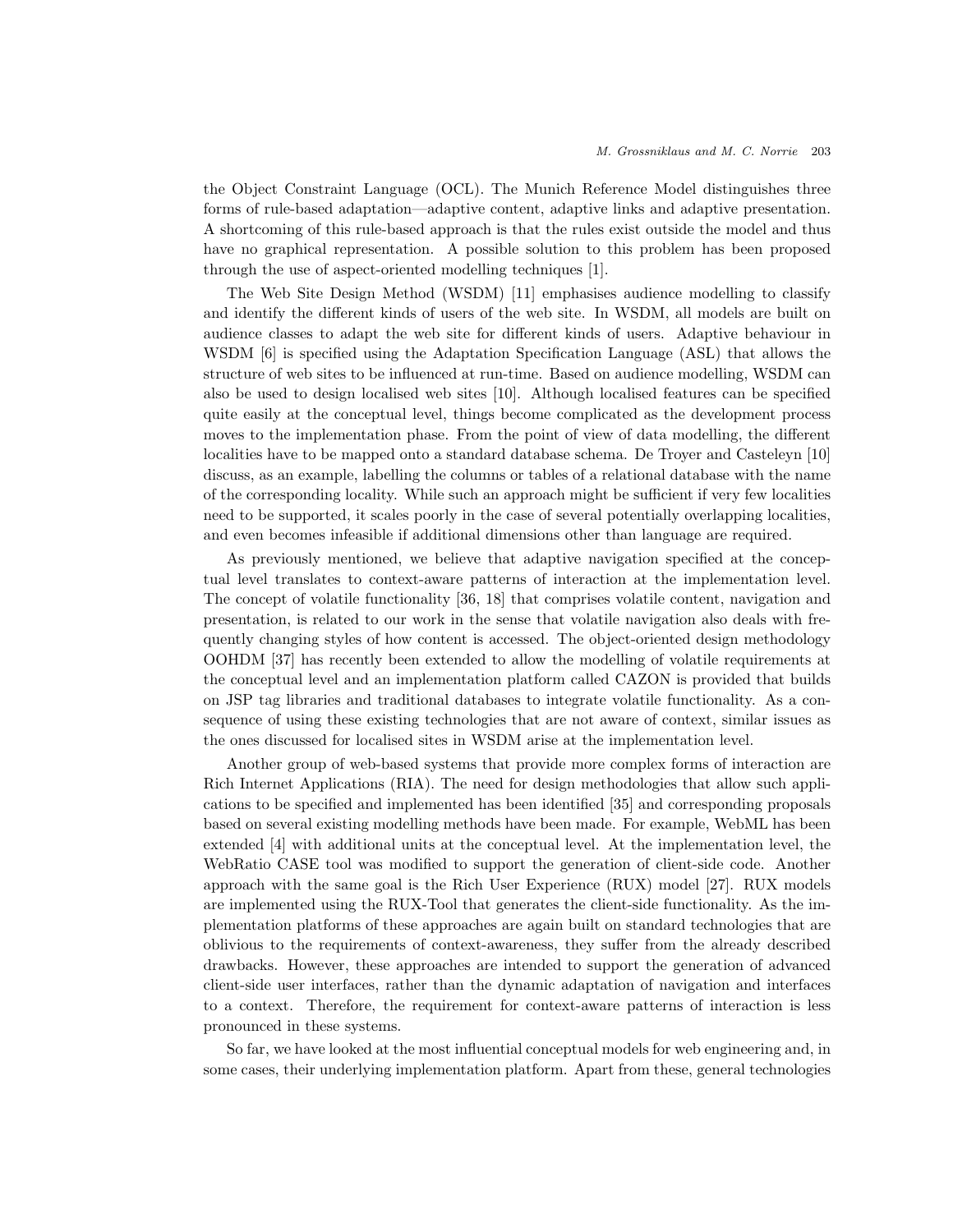to support context-awareness and adaptation haven been developed. An example of such a solution is the web authoring language Intensional HTML (IHTML) [44]. Based on version control mechanisms, IHTML supports web pages that have different variants and adapts them to a user-defined context. The concepts proposed by IHTML were later generalised to form the basis for the definition of Multidimensional XML (MXML) which in turn provided the foundation for Multidimensional Semistructured Data (MSSD) [42]. Similar to semistructured data that is often modelled using the Object Exchange Model (OEM), MSSD is represented in terms of the Multidimensional Object Exchange Model (MOEM). Based on this representation, the Multidimensional Query Language (MQL) [43] allows the specification of context conditions to formulate queries that process data across different contexts.

A general and extensible architecture that supports context-aware data access is proposed in [12]. In this approach, profiles are used to describe the context in which a request has been issued to the web information system and are expressed according to the General Profile Model (GPM) [13]. Additionally, configurations express how the response should be generated and consist of three parts that match the general architecture of web information systems in terms of content, structure and presentation. A matching process compares client rules to adaptation rules consisting of a parametrised profile, a condition and a parametrised configuration [14]. If the client profile matches the parametrised profile of the rule and the specified values fulfil the condition, the parametrised configuration is instantiated and applied.

It is apparent that numerous proposals for context-dependent adaptation of web applications have been made in the past. While these approaches differ in terms of the form and scope of adaptation that they support, most of them address the problem of adaptive web sites at the conceptual level. Model-driven methodologies provide comprehensive support to design context-aware web applications and are, therefore, of paramount importance in the development of such systems. Nevertheless, we feel that the functionality specified at the conceptual level should also be supported by adequate technologies at the implementation level. As we have seen in this section, some model-driven approaches provide their own implementation platforms. For the lack of better alternatives, these platforms are built on traditional technologies that feature no native support for context-awareness. This often makes it necessary to either build a layer of indirection on top of these technologies or to distort the models with context information that should be managed elsewhere. In the remainder of this paper, we will present our approach to implementing adaptive systems and, in particular, contextdependent interaction processes based on previous work in context-aware data management that is summarised in the next section.

### 3 Context-Aware Data Management

In this section, we will present an overview over context-aware data management at the level of a database system that we have developed in previous work [21, 19]. At the heart of our solution stands an object-oriented version model that supports the notion of multi-variant objects and that was implemented within a database system developed at our institute [45]. As this database management system is built on the concepts defined by the OM [29] model, we have decided to define our model as an extension of OM. OM is a rich and flexible object-oriented data model that features multiple instantiation, multiple inheritance and a bidirectional association concept.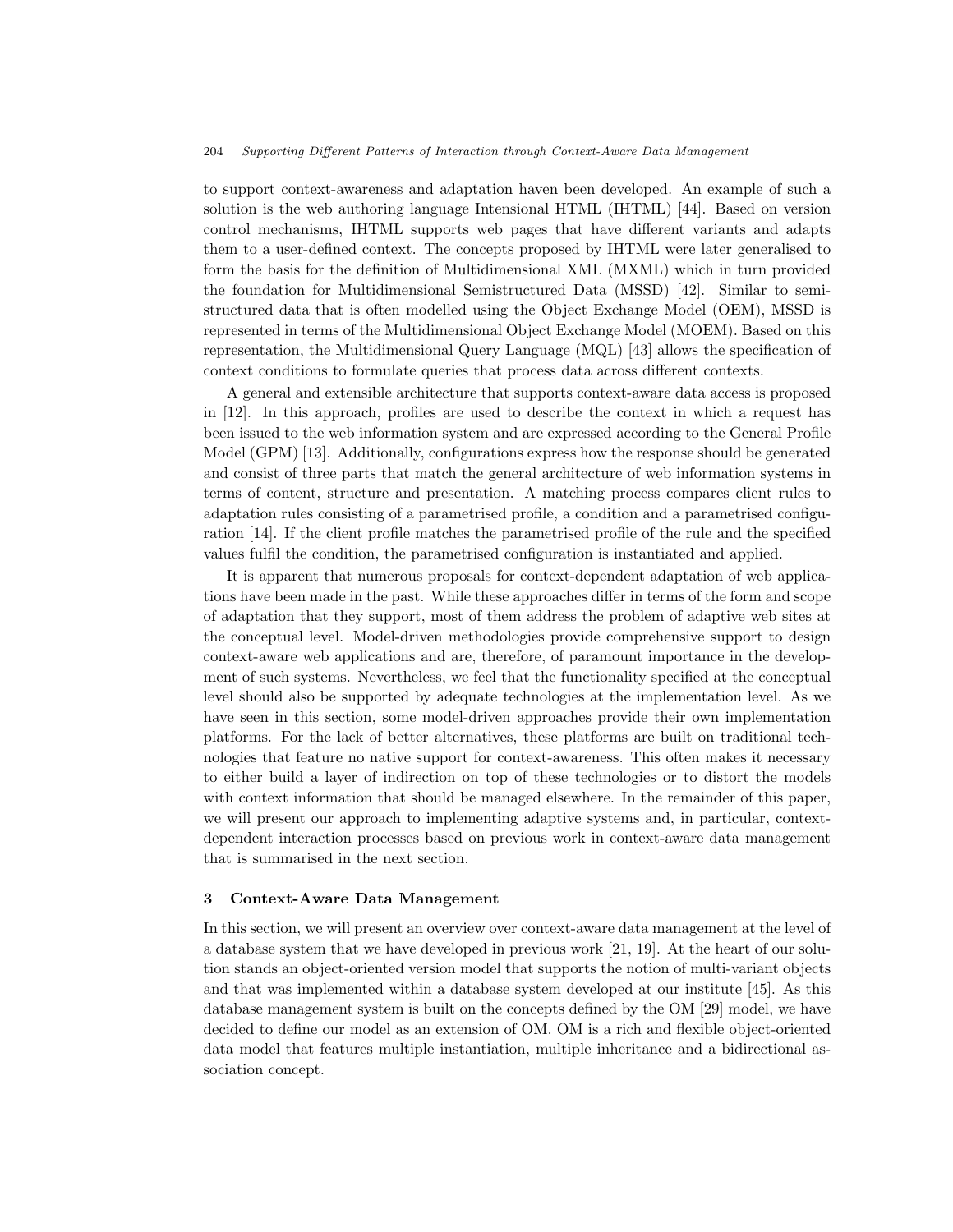To support multiple instantiation, i.e. the ability of a single object to have multiple instances that exist on different paths along the inheritance graph, an object in the original OM model is represented by a number of instances—one for every type of which the object is an instance. For the purpose of multi-variant objects, we have broken this relationship between the object and its instances and introduced the additional concept of a variant. As shown in the conceptual data model represented in Figure 1, in the extended OM model, an object is associated with a number of variants which in turn are each linked to a set of revisions. Finally, each revision is connected to the set of instances containing the actual data. As can be seen from the figure, our model supports two versioning dimensions. Variants are intended to enable context-aware query processing while revisions support the tracking of the development process. However, for the scope of this paper we will focus on variants exclusively and neglect the presence of revisional versions in the model. Note that all versions of an object still share the same object identifier tying them together as a single conceptual unit. As in the traditional OM model, objects can be instantiated with multiple types and therefore revisions can be related to any number of instances.



Fig. 1: Conceptual data model of an object

Before presenting how context-dependent queries are evaluated by our system, it is necessary to briefly introduce the notion and representation of context that we are using. In the setting of our context-aware information system, context information is regarded as optional information that is used by the system for augmenting the result of a query rather than specifying it. As a consequence, such a system also needs a well defined default behaviour that can serve as a fall-back in the absence of context information. In our approach, context information is gathered outside the information system by the client application. Therefore, it is necessary that client applications can influence the context information that is used during query processing by the information system. To support this, a common context representation that is shared by both components is required. The following definitions specify the notion and representation of context as used by our system. We will use the given sets NAMES and VALUES to denote the sets of legal context dimension names and context values, respectively.

**Definition 1** A context space represented by S denotes which context dimensions are relevant to an application of the version model for context-aware data management. It is defined as  $S = \{name_1, name_2, \ldots name_n\}$  such that  $\forall i : 1 \leq i \leq n \Rightarrow name_i \in \mathsf{NAMES}$  and therefore  $S \subseteq$  NAMES.

Each context dimension *name* can be associated with a value to form a *context value*  $c =$  $\langle name, value \rangle$ .

**Definition 2** A context value c is defined as a tuple c =  $\langle name, value \rangle$  where name  $\in$ NAMES and value  $\in$  VALUES.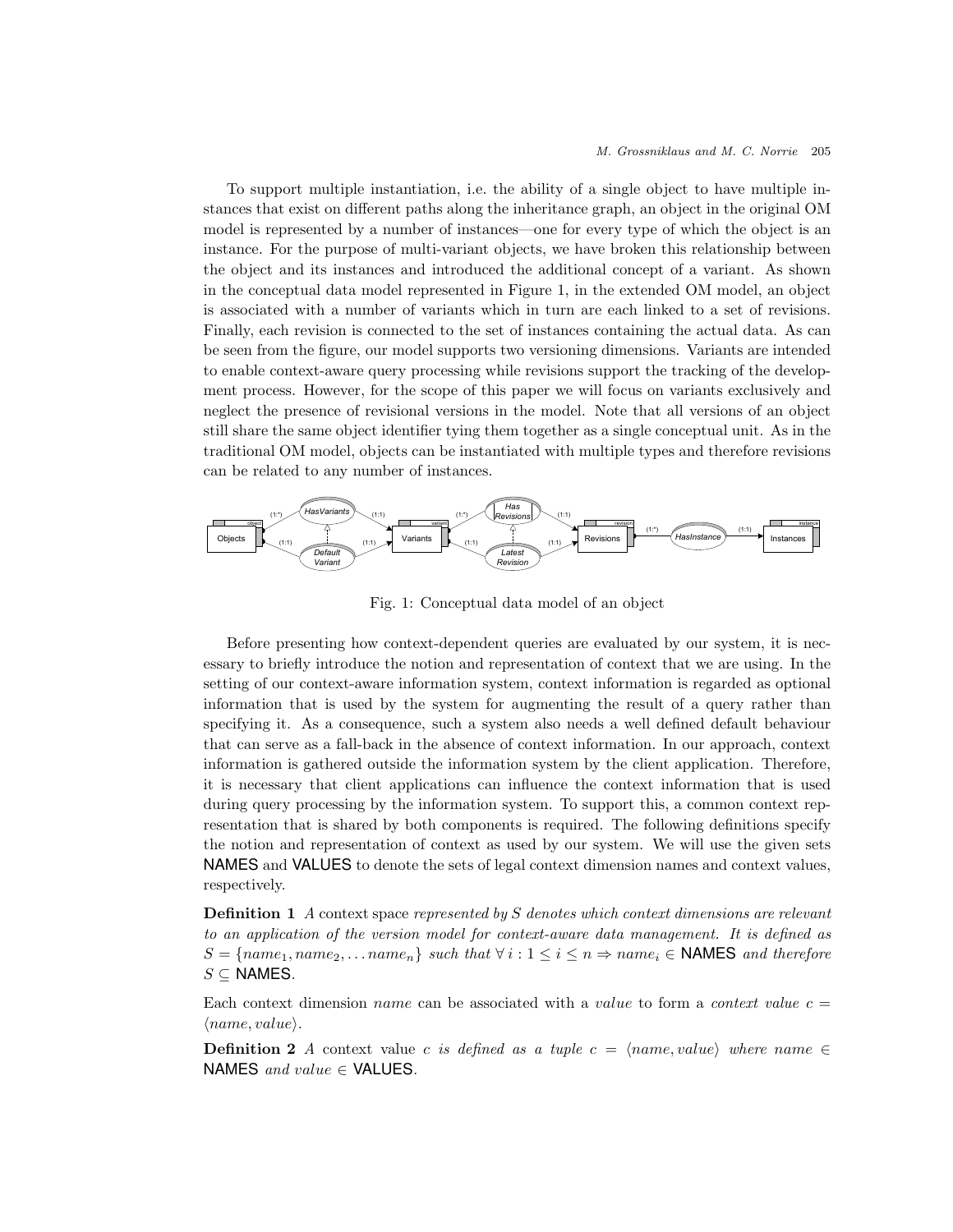Then, a *context*  $C(S)$  is a set of context values for the dimensions specified by S.

**Definition 3**  $C(S)$  denotes a context for a context space S and is represented as an unordered set of context values

$$
C(S) = \{ \langle name_1, value_1 \rangle, \langle name_2, value_2 \rangle, \dots, \langle name_m, value_m \rangle \}
$$
  
=  $\{c_1, c_2, \dots, c_m\}$ 

such that  $\forall i : 1 \leq i \leq m \Rightarrow name_i \in S \text{ and } \forall c_i, c_j \in C : i \neq j \Rightarrow name_i \neq name_j.$ 

Finally, a *context space* denoted by  $C_{\star}(S)$  is a special context that contains exactly one value for every context dimension of S.

**Definition 4** A context state denoted by  $C_{\star}(S)$  is a special context, where  $\forall$  name  $\in$  S:  $\exists \langle name, value \rangle \in C_{\star}(S).$ 

While contexts are used to describe in which situation a particular variant of an object is appropriate, the current context state of the system governs how context-dependent queries are evaluated. To evaluate context-aware queries over multi-variant objects, the matching algorithm shown in Figure 2 is used. Whenever the query processor accesses an object, the object variant that best matches the current context state of the system  $C_{\star}(S)$  is selected by the algorithm based on the values returned for each variant by the scoring function  $f_s$ .

> $MATCH(o, C_{\star}(S))$ 1  $V_0 \leftarrow rng(\text{HasVariants } dr(\{o\}))$ 2  $V_1 \leftarrow V_0 \propto (x \rightarrow (x \times rng(\text{HasProperty } dr(\lbrace x \rbrace))))$ 3  $V_2 \leftarrow V_1 \propto (x \rightarrow (dom(x) \times f_s(C_{\star}(S), rng(x))))$  $4 \quad s_{max} \leftarrow max(rng(V_2))$ 5  $V_3 \leftarrow V_2 \% (x \rightarrow rng(x) = s_{max})$ 6 if  $|V_3| = 1 \wedge s_{max} \geq s_{min}$ 7 then  $v \leftarrow V_3$  nth 1 8 else  $v \leftarrow rng(\textit{DefaultVariant} dr(\lbrace o \rbrace)) nth 1$ 9 return v

#### Fig. 2: Matching algorithm

Our system allows the default scoring function to be substituted with an applicationspecific function. To give an overview of what is involved in designing a scoring function, we will describe the *general scoring function*, as specified in Definition 5, that is used in our system as a default. The general scoring function allows for situations where more complex context descriptions are required. Greater flexibility in specifying the current system context as well as to describe object variants is achieved by partitioning the above mentioned given set VALUES. Based on these subsets, the *value* field of a context value  $c$  can be used to specify more than one value such as set, range or wildcard values. For context values specified using these given sets, a condition (≅) has been defined that determines if two values match. Additionally, the general scoring function also supports two mechanisms that have been introduced to give more control over the matching process. First, an application can assign weights to each of its context dimensions that will then be used by the system when it computes the score of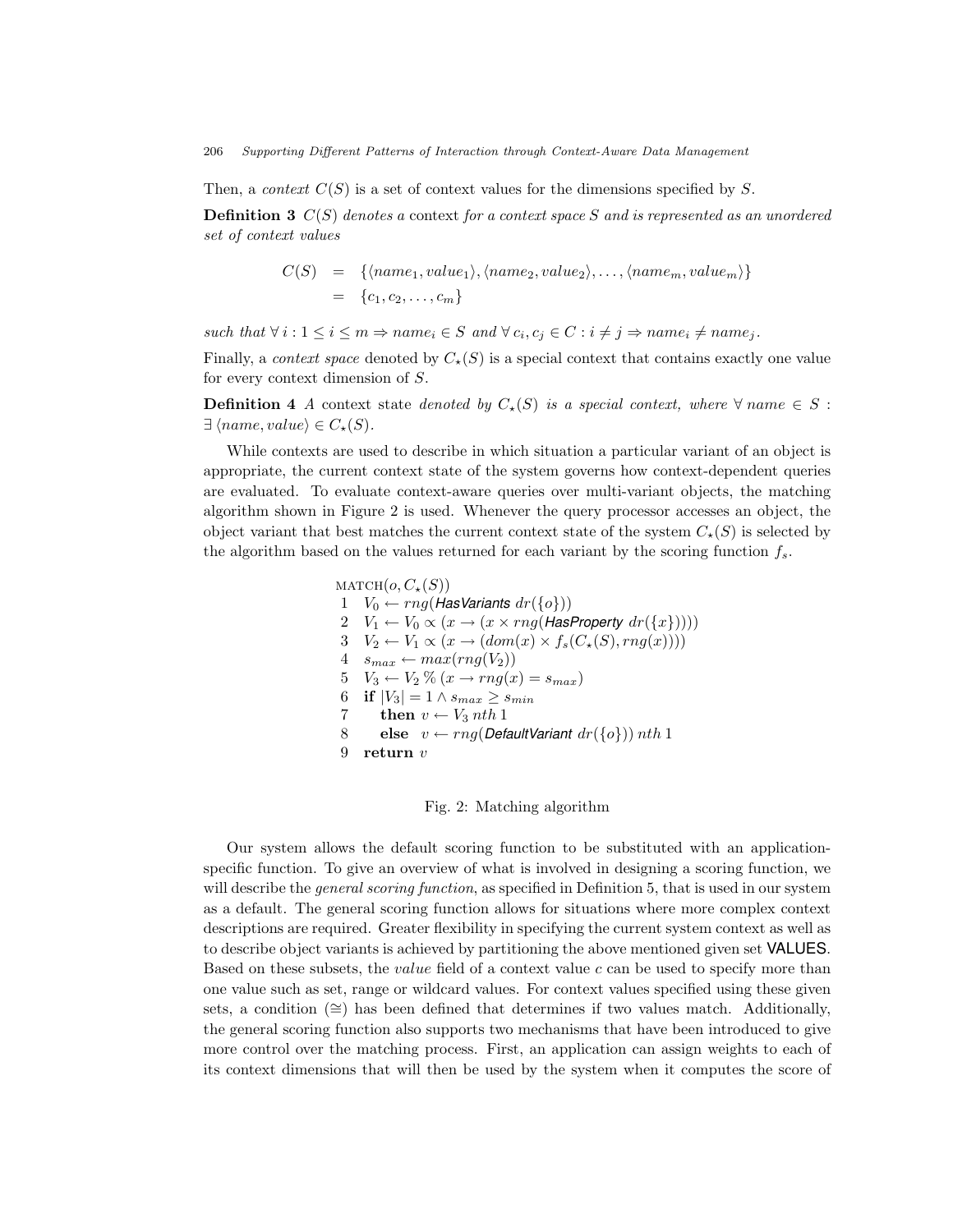an object variant. Second, required and illegal matches can also be specified by prefixing the corresponding context value with  $+$  or  $-$ , respectively. To compare such prefixed context values, a second matching condition ( $\cong_{\pm}$ ) has been introduced that also takes required and illegal values into consideration.

**Definition 5** The general scoring function  $f_s$  takes two contexts  $C_1$  and  $C_2$  as arguments and returns a scoring value representing the number of matching context dimensions of the two contexts normalised by  $|N|$ . It is defined as

$$
f_s(C_1, C_2) = \frac{1}{|N|} \sum_{n \in N} (w(n) \times f_i(n, C_1, C_2)) \times \prod_{n \in N} f_{\pm}(n, C_1, C_2)
$$

where N denotes the union  $N_1 \cup N_2$  of the sets of all names of context values specified either by  $C_1$  or  $C_2$ , respectively. The indicator function  $f_i$  is defined as

$$
f_i(n, C_1, C_2) = \begin{cases} 1 & \exists c_1 \in C_1, c_2 \in C_2 : \\ name_1 = name_2 = n \land value_1 \cong value_2 \\ 0 & otherwise. \end{cases}
$$

The context dimension weight function w returns a weight  $w(n) \in \mathbb{R}^+$  for every name  $n \in N$ , where  $N$  represents the set of the names of all context dimensions. Finally, the matching function for prefixed values  $f_{\pm}$  is defined as

$$
f_{\pm}(n, C_1, C_2) = \begin{cases} 1 & \exists c_1 \in C_1, c_2 \in C_2 : \\ name_1 = name_2 = n \land value_1 \cong_{\pm} value_2 \\ 0 & otherwise. \end{cases}
$$

# 4 Context-Aware Patterns of Interaction

As presented in Section 2, the need to alter the sequence of steps required to complete a process is often mapped to adaptation of the structure or navigation of a web site to the requirements of a client. Several approaches that deal with this issue at the conceptual level have already been proposed. In this section, we return to the well-known example of a ticket reservation process that can either be completed in one step or with multiple intermediate steps. However, in contrast to conceptual and model-driven approaches discussed before, we will focus exclusively on the implementation of processes that can have an arbitrary number steps. We introduce the idea of context-aware interaction patterns that we propose as an implementation technique for adaptive navigation. Further, by presenting the paper-based user interface of a mobile tourist information system, we will make a case for non-linear interaction processes, a concept that has received little attention to date. As we will show, context-aware patterns of interaction also provide an elegant solution for implementing nonlinear interaction processes.

Different navigation structures that are defined for a process at the conceptual level can also be witnessed by examining the sequence of requests and responses between client and server. As an example, two communication patterns that result from different navigation structures are shown in Figure 3. The sequence of requests and responses that is generated by a one-step navigation is depicted in Figure 3(a), whereas the communication pattern of the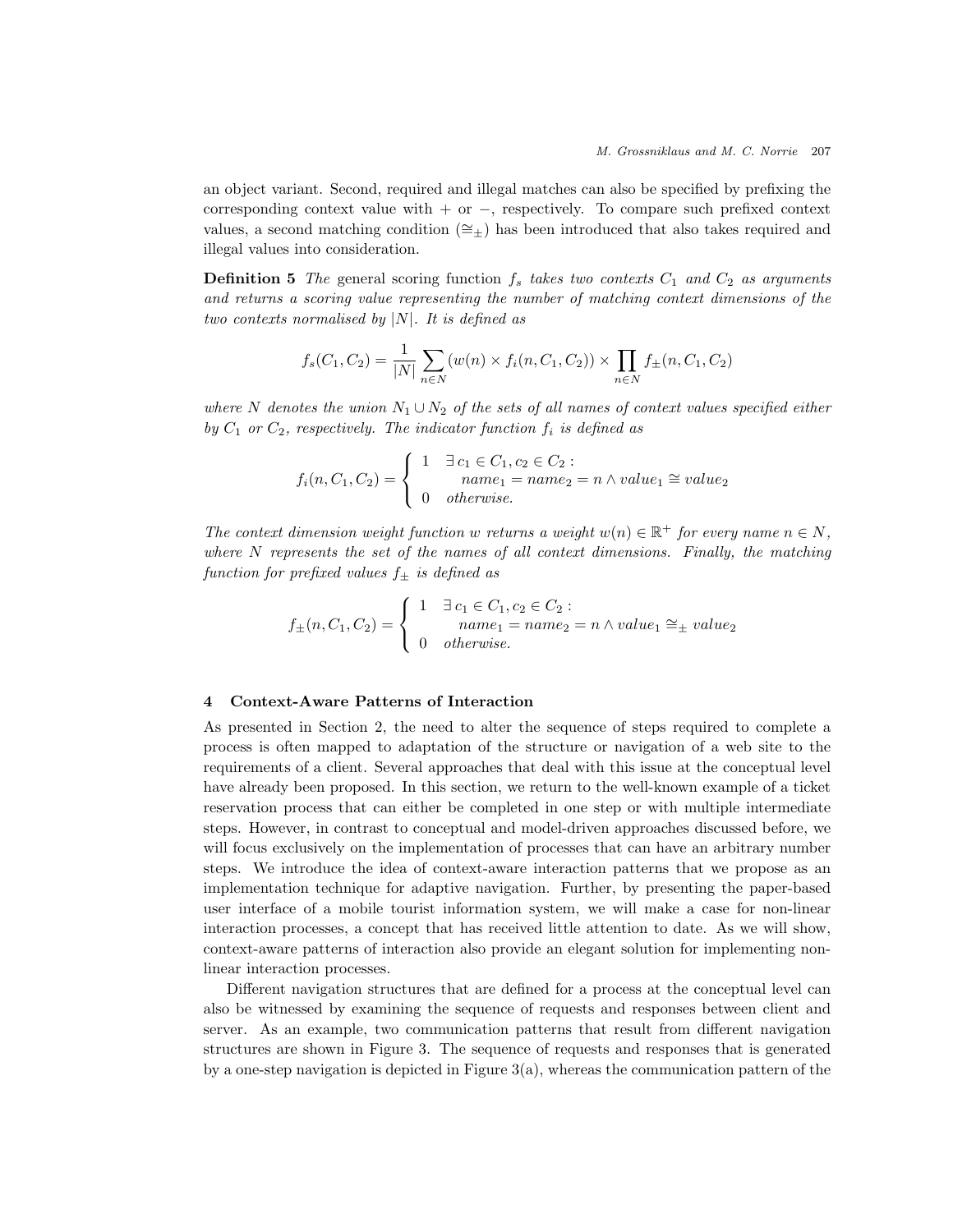

Fig. 3: Communications patterns of a reservation process

same process when completed in multiple steps is given in Figure 3(b). As can be seen in the figure, completing the reservation process in one step results in two request and response pairs where the first retrieves the initial response and the second uploads all values to the server for processing. The picture in the case of the multi-step process is quite different, as each data value required to process the reservation request is sent to the server encoded in an individual request. A well-known issue that arises with multi-step processes, is the fact that either the client or server needs to manage a session to keep track of the parameters that have already been set. Depending on the capabilities of the client device, this session can be managed on the client which would result in the communication pattern shown in Figure 3(b). If the client browser does not support sessions, as is often the case in mobile devices, the server has to manage the session. In this case, it is necessary to rewrite the links contained in the server's responses to include a session identifier. The requests of the communication pattern in this case would then only carry information about the session and the current value.

From an implementation point of view, supporting multiple navigation structures in a web application at the same time can be quite challenging. Handling intermediate steps introduces an overhead in terms of application code as the server component that handles the requests has to check which parameters have already been set and update the the application database accordingly. Also, intermediate steps require additional error checking and handling routines as values are no longer validated at the end of the process but after each step. In summary, before the server can respond to a request, the code that implements a certain process first has to figure out at which intermediate step of the process the client is. As the current step of the process is determined based on the parameters that are passed to the server, these values can be seen as contributing to the context in which the functionality was called. The solution for context-aware data management presented in the previous section has specifically been designed to address this problem of matching a context state to a set of alternative versions and to resolve the best matching variant. We, therefore, propose to take advantage of this existing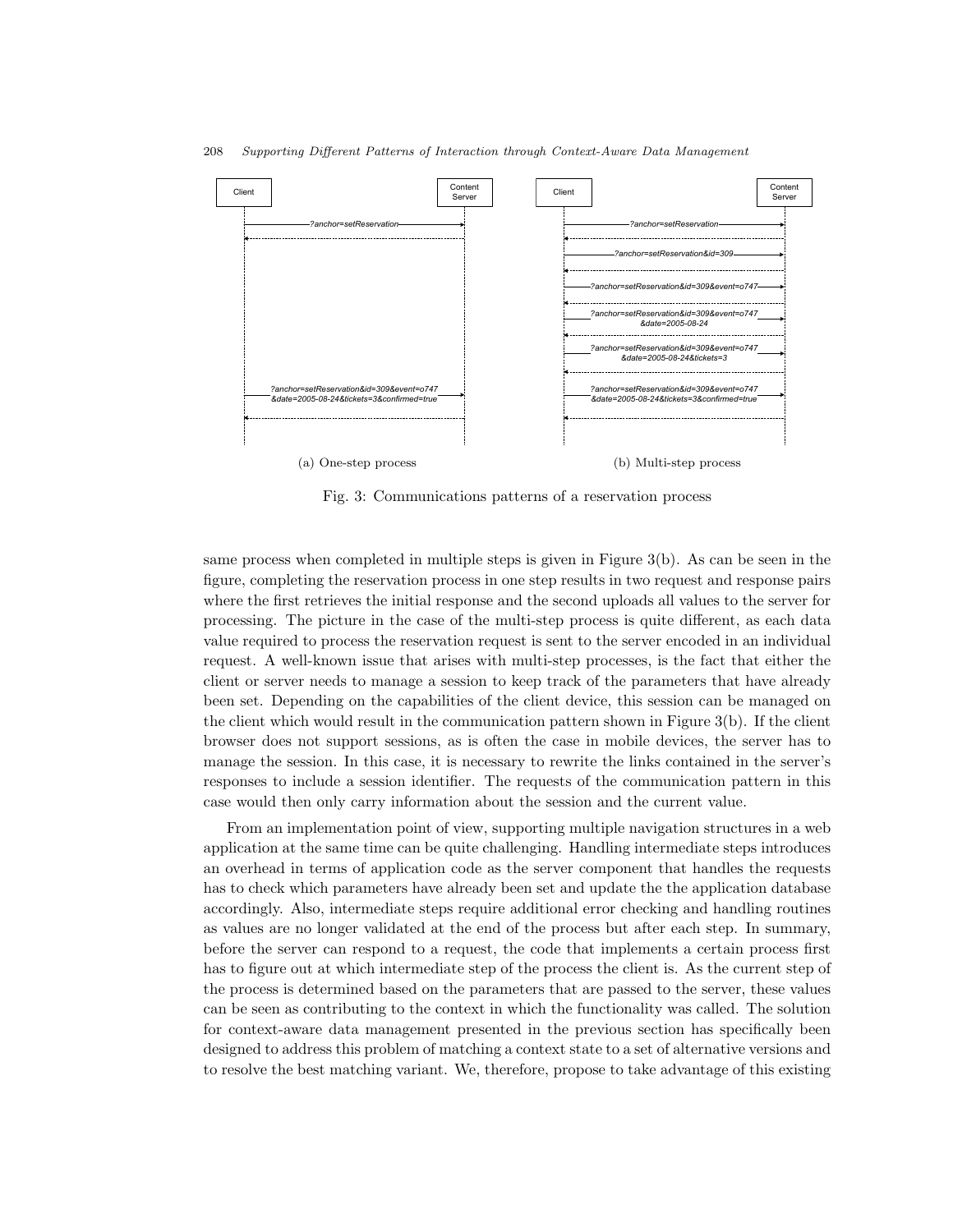solution for context-awareness to factor out the server code that deals with analysing the transmitted parameters to determine what needs to be done. The OMS database management system [45] that we have extended with the notion of multi-variant objects represents both data and metadata as objects. As a consequence, it is possible to define object methods as well as database macros that have multiple implementation variants, each for a given step in the process. At runtime, the context resolver will then take care of selecting the appropriate version of the multi-variant operation that implements the update functionality.

As mentioned above, we have used context-aware interaction patterns to implement the reservation functionality in the EdFest tourist information system [41, 31, 40]. The tourist information system was designed to assist visitors to the city of Edinburgh during the art festivals held each year during the month of August. In contrast to other tourist information systems that attempt to replace existing delivery channels, such as newspaper listings, festival brochures and flyers, with one device that integrates all functionalities, our system aims at recognising the reasons why these channels have been established. Our approach is, therefore, rather based on augmenting and consolidating existing means of conveying information to tourists than replacing them with new delivery channels. The EdFest mobile information browser is based on the interactive paper technology described by Norrie et al. [30]. To interact with digital paper an electronic pen is required that determines its position on the paper and sends information requests to the content server. Since digital paper technologies capable of dynamically displaying information on paper are currently not readily available, the result of a user interaction can generally not be displayed on paper but has instead to be delivered through another channel.

Existing multi-channel information systems that support clients, such as web browsers, mobile phones, media phones or PDAs have addressed the requirement of making all aspects of the content delivery context-dependent. Although these traditional delivery channels differ substantially in their capabilities, the way in which users interact with them is rather similar. All of these devices display information graphically, use links for navigation and forms for data acquisition. The addition of interactive paper to the set of delivery channels invalidates this property of multi-channel information systems. In the case of interactive paper, the communication patterns between client and server, as well as the application logic required to process the interaction on the server, diverge considerably from traditional delivery channels.

To substantiate this claim, Figure 4 shows the paper interfaces of reservation process within the EdFest system. As can be seen from the figure, the reservation process involves multiple documents, a bookmark shown in Figure  $4(a)$  and a brochure containing events as the one presented in in Figure 4(b). The reservation process is started when a tourist points with the digital pen to the icon labelled *Start reservation*, triggering a voice response from the server asking them to select the event. Events can be selected in the brochure document by touching the icon below the event title with the pen. The tourist is then prompted to specify the date of the performance that they would like to book tickets for. The date is also selected in the brochure by pointing into the timeline at the bottom of the corresponding event description. Then, the tourists are asked to select the number of tickets on the bookmark. After they have done so, a summary of their reservation is read to them, which they can acknowledge by clicking on the reserve icon on the bookmark. The booking is then processed and a voice confirmation is sent to the client.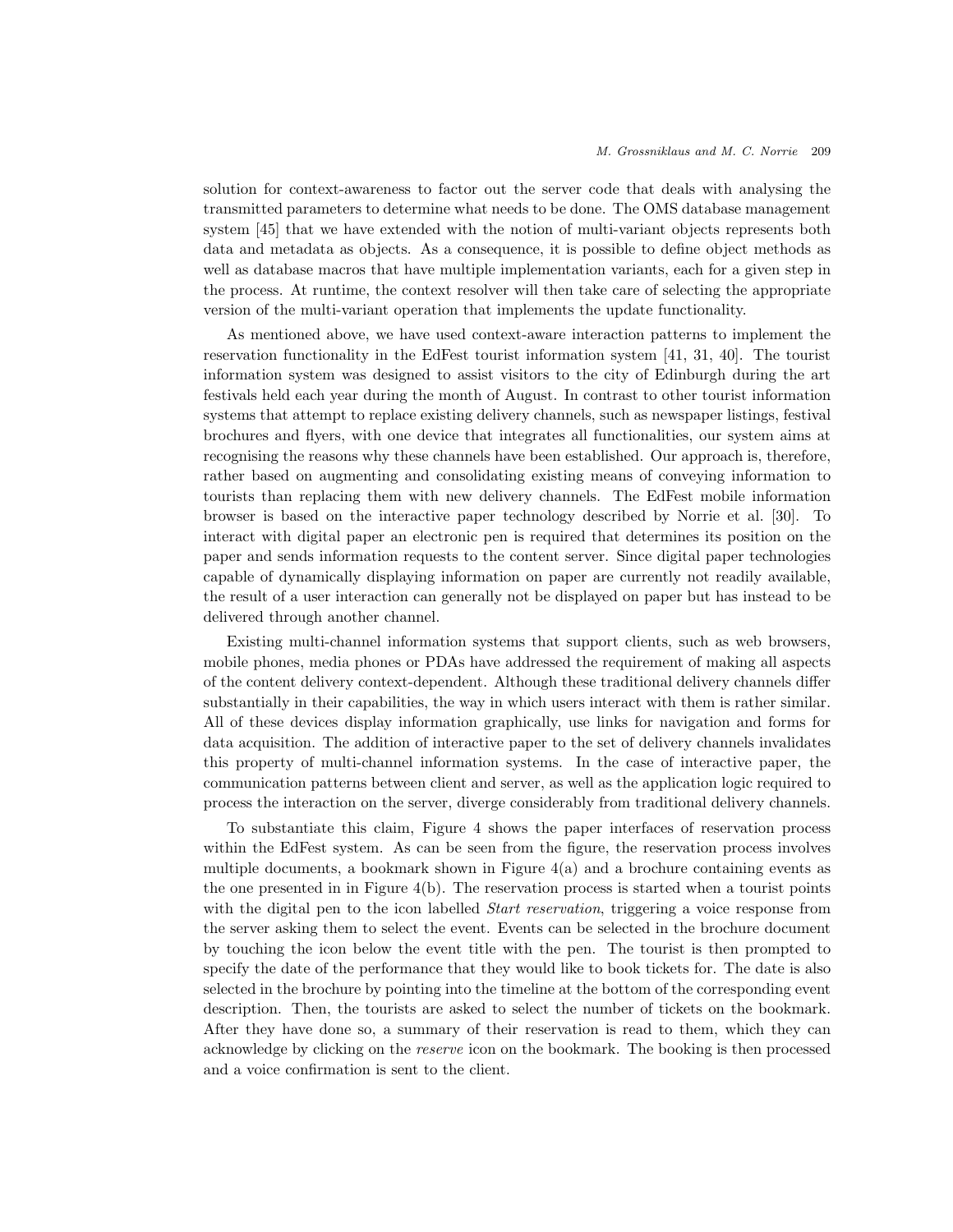

Fig. 4: Paper interface of the reservation process

To conclude this section, we will have a look a some of the considerable differences in both requirements and properties between the paper channel and more traditional delivery channels in more detail. One such issue is the way in which the different channels handle and check for errors. In a traditional form-based interface, a user is free to input any values they like. As a consequence, the server implementation needs to parse the values, check them and, if necessary, engage in error handling. In the case of interactive paper, the situation is quite different. Since all values that can be selected by the user have been preauthored and printed as physical documents, it is virtually impossible to select illegal values. However, the digital paper presents other challenges that might not be apparent at first sight. A minor issue is the fact that links cannot be rewritten once the physical documents have been printed. This fact limits the number of choices available to implement session management between client and server as described above. A more serious problem is the possibility of non-linear navigation processes. To guide a user through a multi-step process, a traditional user interface can display a sequence of pages that are interlinked to take the user from one step to the next or, in the case of an error, to the faulting step. This constitutes a considerable amount of control over the user as the only thing they can do is follow the process step by step or abort it prematurely. With interactive paper, the users have the whole user interface including all links readily available in the form of the physical documents and are free to point their pen wherever they choose. As a consequence, there is almost no control over the user's navigation process as they can step through the interface in any order. For example, in the reservation process described above it would also be possible to select the number of tickets before the actual event has been selected. This depart from linear interaction patterns is, however, not restricted to interactive paper applications. In the fields of mobile and ubiquitous computing, user studies carried out with other pervasive and ambient interfaces have indicated that interaction processes might divert more fundamentally from the ones known from desktop applications. In the next section, we will discuss how these additional challenges of contextaware interaction patterns have been implemented with multi-variant operations.

## 5 Implementation

Having introduced the idea of context-aware patterns of interaction and their mapping to multi-variant operations, we will discuss their implementation in detail in this section. We start with a brief discussion of the overall implementation of the EdFest mobile tourist infor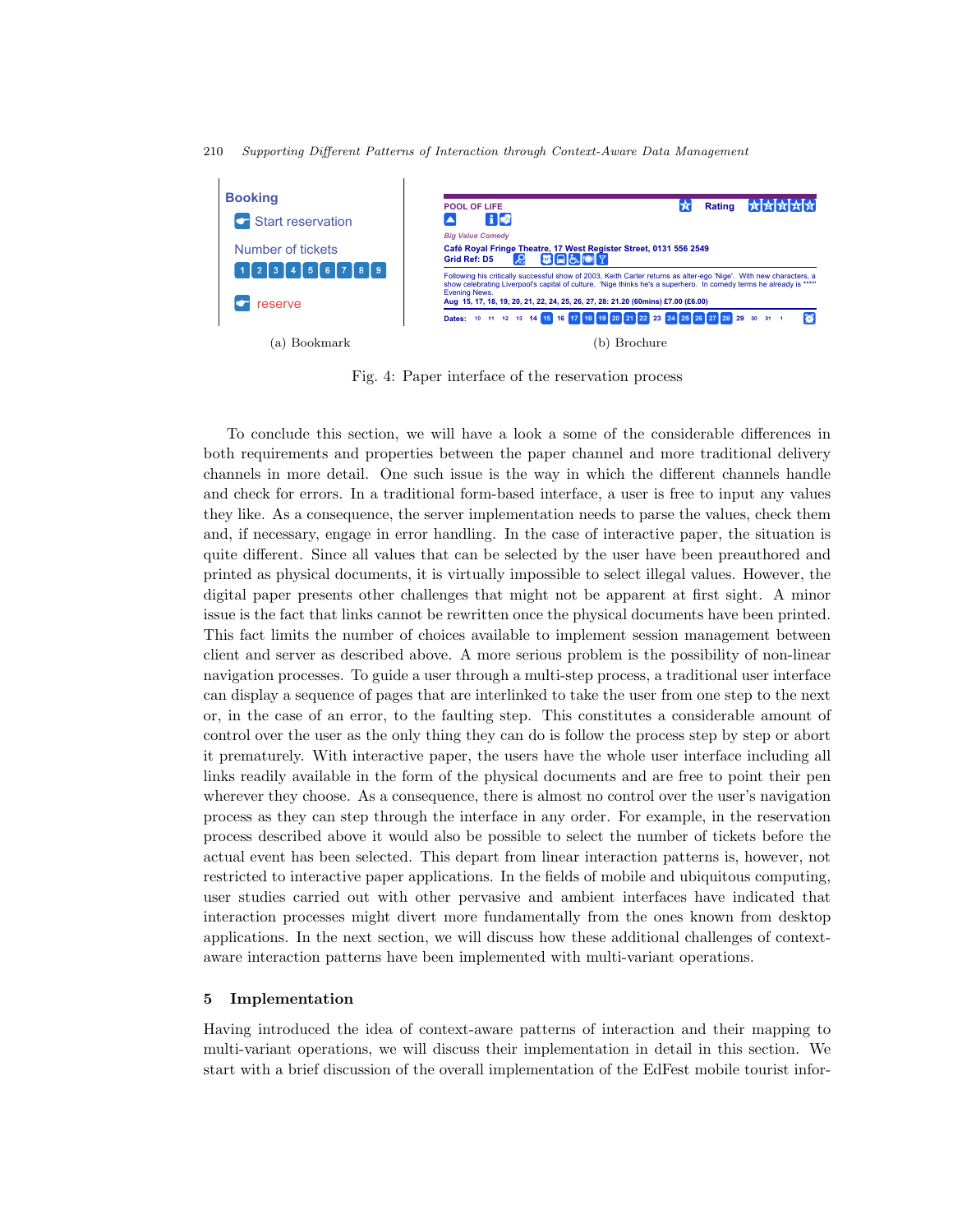mation system followed by an in-depth presentation of the implementation of context-aware interaction patterns. An overview of the architecture of the EdFest system is given in Figure 5. The server component of the tourist information system is shown on the right-hand side of the figure, whereas the range of currently supported clients is shown on the left. The server module consists of three major components. Communication with clients is handled by a web server that retrieves and renders content in the appropriate format. The content is stored on an application data server shown on the far right-hand side of the figure, whereas publishing metadata such as presentation templates as well as structural and navigation information are stored on a metadata server.



Fig. 5: Overview of the EdFest architecture

On the left-hand side of the figure, the clients for which the system currently provides support are listed. The Kiosk Client shown at the top represents the traditional access channel of browsing tourist information using an HTML browser on a stationary computer. Through the kiosk web site, all functionality of the EdFest system can be accessed. Below the kiosk client, the two output channels for the interactive paper client are listed. The Paper Publisher client is responsible for creating and printing interactive paper documents based on a specific XML format. The rendering of this XML is then done by the paper publisher when it generates a printable document. More detailed information about the publishing process of interactive paper as used in the EdFest system can be found in Norrie et al. [33, 32]. At run-time, the Paper Client uses a cross-media information server [39] to access the digital content managed by the server whenever tourists interact with the augmented paper using their digital pen. A tourist pointing to a particular area on the paper triggers the retrieval of content from the server. As mentioned before, it is currently not possible to display the response of such a request on paper. The EdFest system, therefore, uses voice output to deliver information to the tourist. As an alternative to the interactive paper client, a mobile PDA Client can be used in the scope of the EdFest project. As most PDAs are capable of rendering content formatted with HTML, the required delivery channel is very similar to the one used for the kiosk computers. To account for the reduced screen size of these devices, minor adaptations in terms of how information is presented are however necessary.

As shown in Figure 5, both the PDA client as well as the paper client connect to the content management system through a proxy that runs on each client device. Since context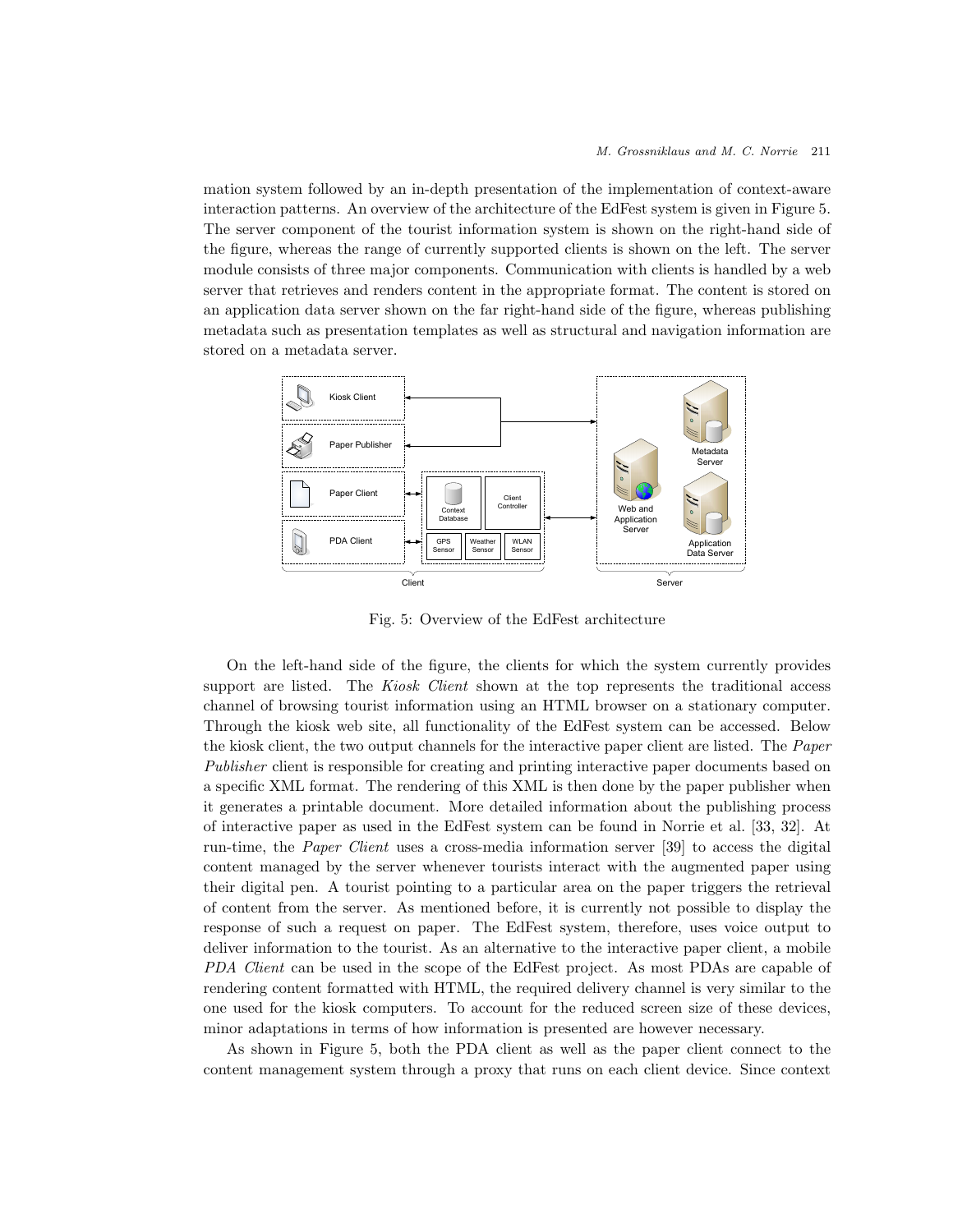gathering, augmentation and processing have been explicitly excluded from our solution for context-aware data management, this functionality has to be provided by another component of the EdFest system. In the present architecture, this function is fulfilled by a proxy server that appends context information to every request which passes through. For the management of context on this server, a dedicated context database [2] is used. This so-called context engine allows sensor and context types to be defined in a database. It then accesses the physical sensors which are represented as instances of the defined sensor types. The data gathered from the sensors is processed and stored as high-level context information based on the context types specified by the application. Apart from physical context information that is gathered from these physical sensors, the context engine also manages logical context information about the client. For example, it also records which user is currently interacting with the system and what delivery channel is currently being used.

## 5.1 Realising a Mobile Multi-Channel Information System

In the following, we will discuss how the information services of the EdFest tourist information system have been implemented based on existing technologies as well as the presented solution for context-aware data management. In Figure 6, a detailed architecture of the previously introduced server component is shown. For reasons of space, we have simplified the figure to only include one of the two database servers that are shown in Figure 5. From an implementation point of view both servers share the same architecture and it is, therefore, not necessary to include both in the figure. As can be seen from the figure, the web server component of the content server has been implemented using standard technologies such as Java Server Pages (JSP) and Java Servlets. The database server component is built based on the OMS object-oriented database management system developed at our institute and that has been extended with the presented concepts for context-aware data management.



Fig. 6: Server architecture

A sequence diagram detailing the interactions between the different components of the content server is shown in Figure 7. The task of the web server component is to accept incoming requests from the clients of the system and extract the current context information from the request. It then invokes the Java Servlet that handles the information service corresponding to the client's request. The Servlet first consults the metadata server for structure information that determines how to construct a response to the current request. The response is then assembled using content provided by the application data server. In the final step, the response is transformed using presentation information from the metadata server and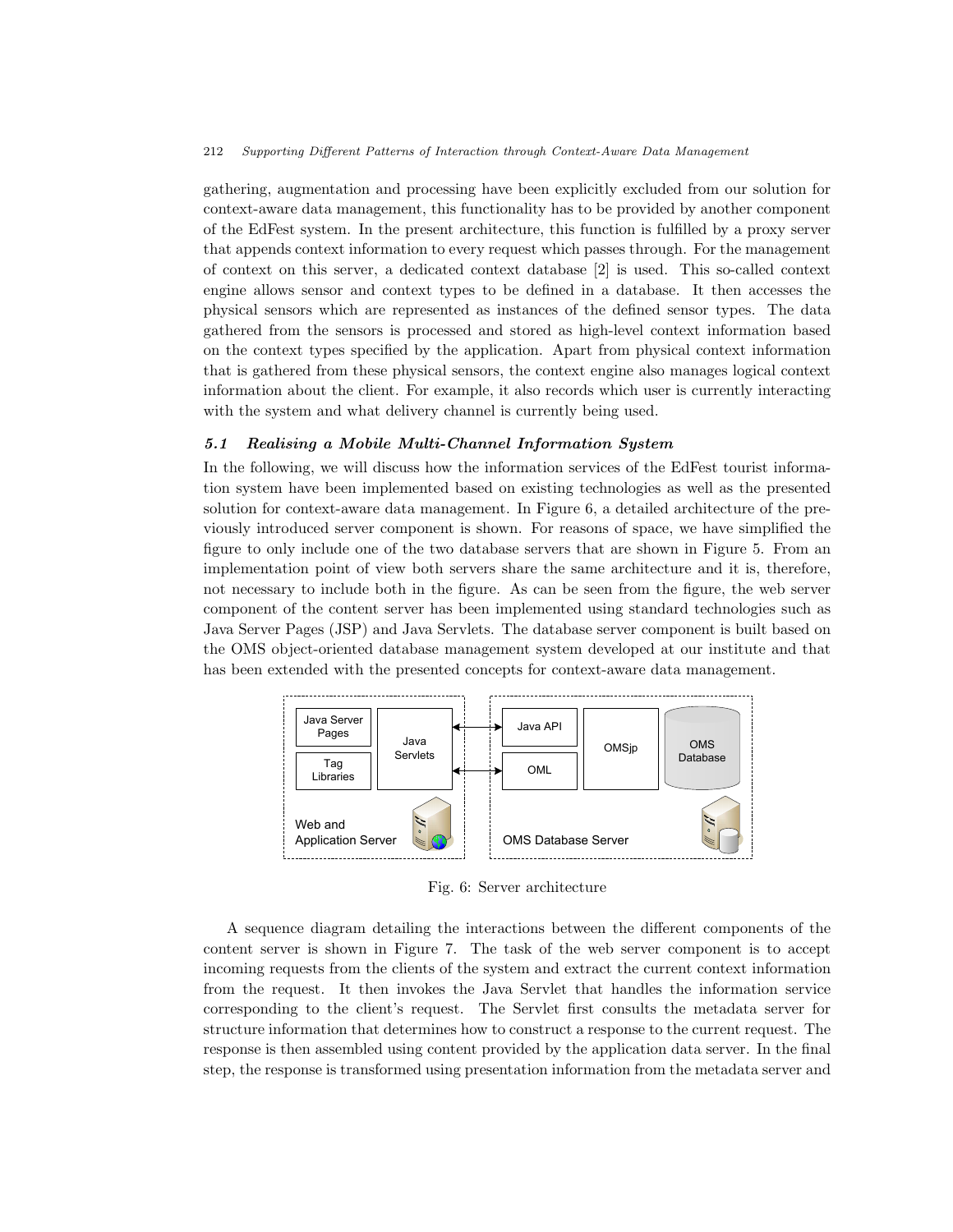sent back to the client. Since both the metadata and application data servers are managed by a database system that supports context-awareness, all aspects of the delivery process can be dynamically adapted to context as all queries issued by the web server component return context-dependent results. More information about the information concepts that are managed by the metadata server and the generation process used to render responses is given in Grossniklaus and Norrie [20].



Fig. 7: Interactions between the components of the content server

Applications that need to interface with an OMS database have a choice of two different interfaces. Programmatic access to a database is given through a Java application programming interface that follows the specification of OMSjp [24], a Java library that provides uniform access to heterogeneous OMS database implementations. Within the family of OMS database systems, the OMSjp library plays the same role as Java Database Connectivity (JDBC) does for relational databases. We will see an example of how OMSjp is used to access a database later in this section. As an alternative to OMSjp, an OMS database can be accessed by issuing query statements to the database server. Since OMS databases are object-oriented databases, these queries are expressed using the Object Model Language (OML) [28] rather than SQL. OML is also the language used in OMS databases to implement object methods and database macros and thus we will discuss an OML example later on when presenting the implementation of the reservation functionality at the database level.

# 5.2 Supporting Context-Aware Patterns of Interaction

As discussed in Section 4, we propose to support context-aware interaction patterns based on multi-variant operations. This solution was inspired by the method dispatching strategies found in object-oriented programming languages. Many object-oriented languages allow methods to be overloaded, i.e. support the definition of multiple versions of the same method with different sets of arguments. At run-time, they select the so-called most specific method from the set of applicable methods, based on the number and type of arguments given by the caller of the method. In its basic nature, virtual method dispatching is not unlike selecting the best matching variant of an object. Figure 8 gives a graphical representation of the versioned object that handles the reservation process. As shown, for each context state that occurs in the process shown in Figure  $3(b)$ , an alternative version of the object has been defined. As the context values that will be sent by the client cannot be known beforehand, the context states describing the variants use the value  $+\ast$  which indicates that a value for the corresponding context dimension has to be set but the actual value is not important. Variant o369@0[0]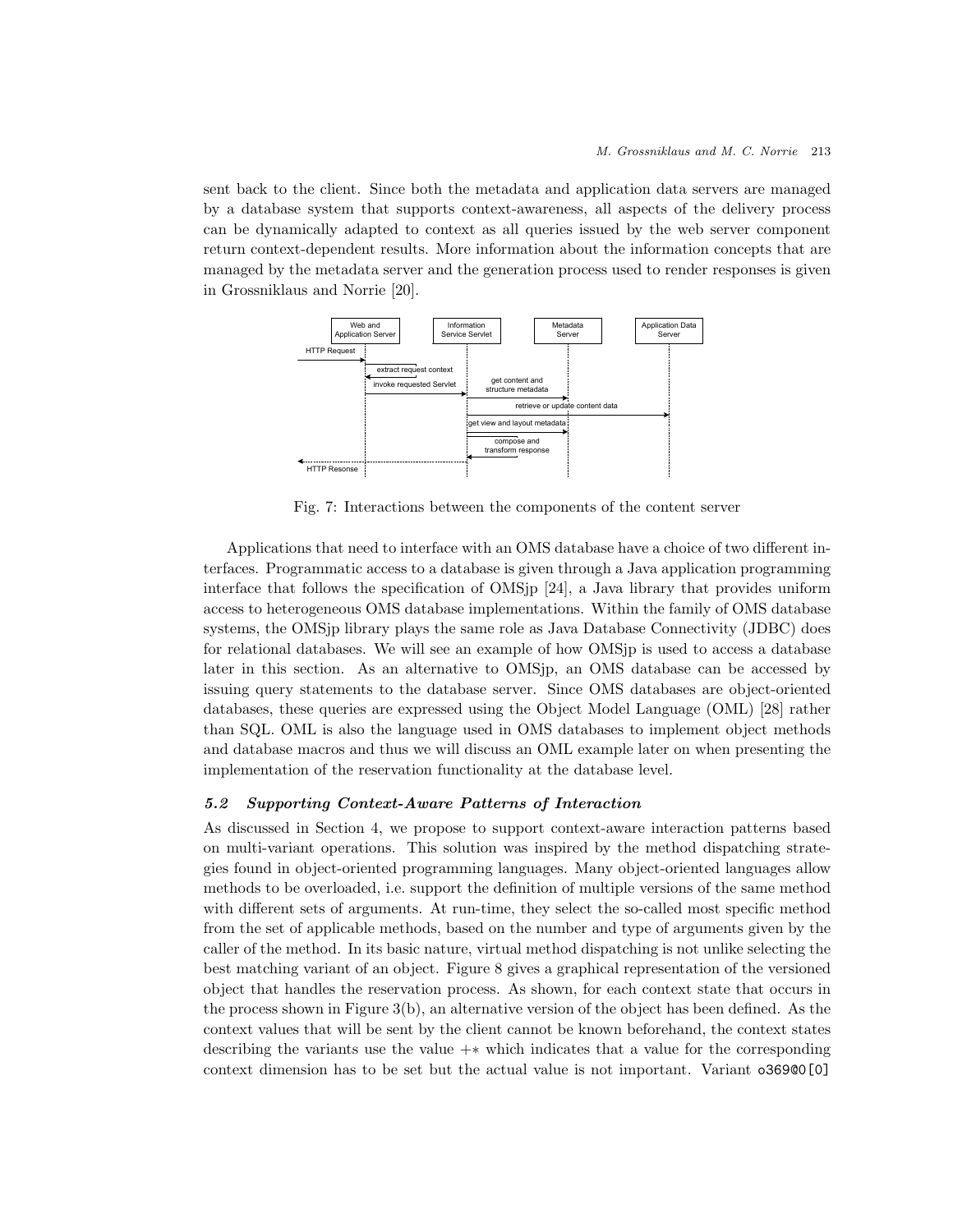is responsible for starting the reservation process by generating a reservation number and initiating a session on the client. All other variants of the object extract the provided context data, update the application database accordingly and send back a response that guides the visitor to the next step, except for variant o369@5[5] that informs the tourists that they have completed the reservation process successfully.



Fig. 8: The setReservation operation object

A one-step reservation process would only need to access the default variant and the variant shown on the far right in the figure. In the case of a multi-step process, however, the reservation process runs through all variants of the objects before completing. In Figure 9, the OML implementation for one of the variants of the database macro that handles the reservation process is shown. As shown in Figure 7, this macro is invoked by the information service Servlet to update the content of the application database. This implementation has been designed for the context state  $C_v(S) := \{ \langle id, +*\rangle, \langle event, +*\rangle, \langle date, +*\rangle \}$  and thus the code can safely assume that the parameter values for id, event and date have all been set. The reservation object that corresponds to the given identifier is retrieved on line 4. If it does not exist, the implementation has to assume that it was called in a non-linear way and creates a new reservation object with the given identifier in the database on lines 5–9. It then associates the reservation with the given event on line 10–11 and updates the date of the reservation on line 12. As the reservation object is defined to be the output parameter of the macro on line 2, the object is returned to the caller of the macro.

```
1 macro setReservation($id: integer, $event: string, $date: date)
       ($reservation: reservation)
3 begin
 4 $reservation := first(all $r in Reservations having ($r.id = $id));
5 if ($reservation = null) begin<br>6 $reservation := create obje
         $reservation := create object;
7 dress $reservation with reservation (id = $id);
8 insert into Reservations: [ $reservation ];
9 end;
10 $eventObj := first(all $e in Events having ($e.id = $event));
11 insert into ForEvent: [ ($reservation, $eventObj) ];
12 $reservation.date := $date;
13 end;
```
Fig. 9: Variant o369@3[3] of macro setReservation

As can be seen from the sequence diagram given in Figure 7, the caller of the macro is the web server component, more specifically the Java Servlet that handles the request to process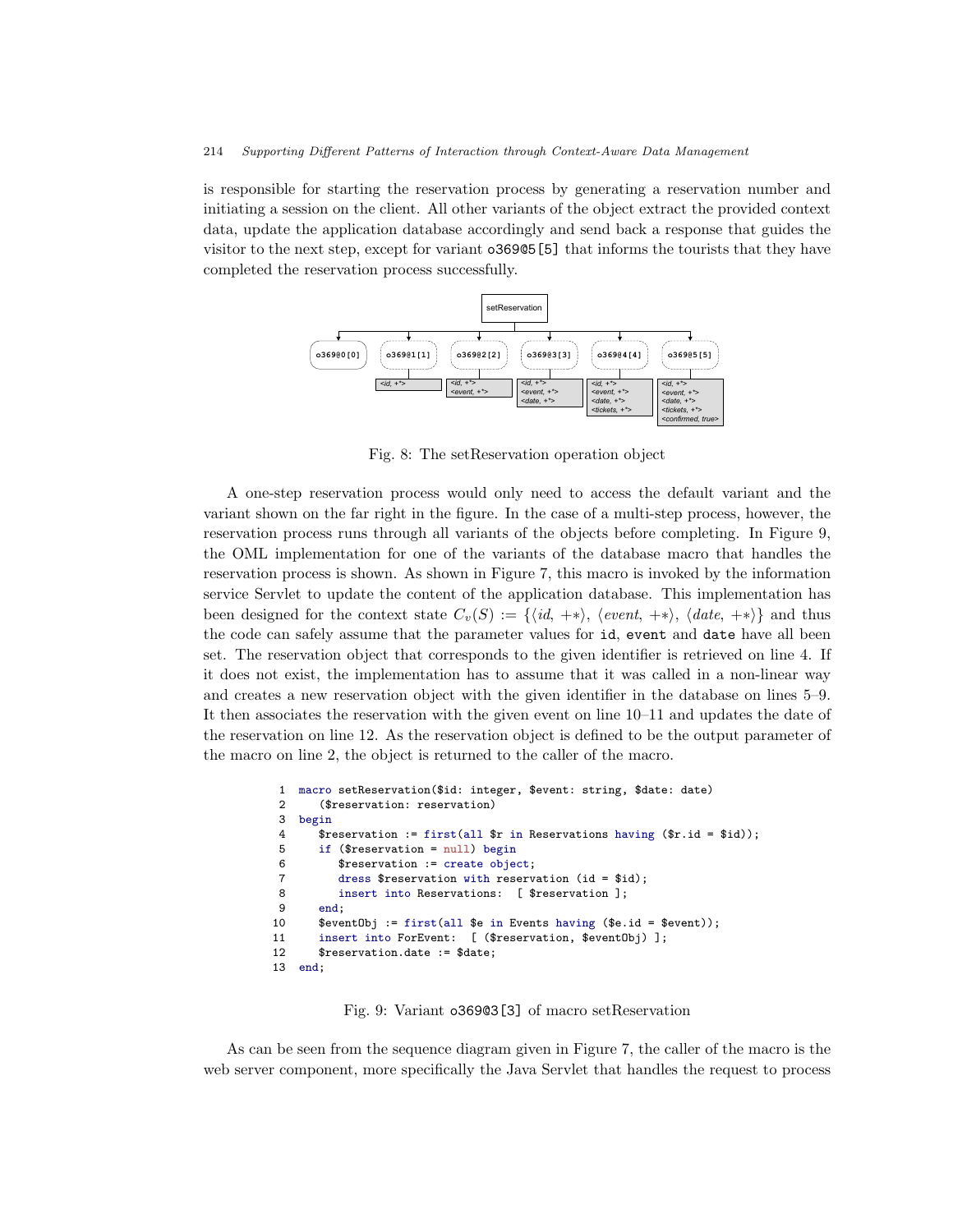a reservation step. The Java implementation of the corresponding handler method is given in Figure 10 and uses the OMSjp interface to access our extended object-oriented database system. On lines 2–3, the method obtains a reference to the extended database concept of OMSjp and uses it on lines 4–6 to influence the current context state of the database. Note that the new context state is a combination of the current context state and the macro parameters given to the handler method. The method then executes the setReservation macro on lines 7–8 and retrieves the associated presentation information on lines 9–11. In a final step, the macro result and the presentation information are combined and rendered in XML on line 12 before they are returned to the client. It is important to note that the setting of the context on line 6 has an influence on all subsequent database operations on lines 7–10 as well as on the query executed on line 11.

```
1 public Node setReservation(final Object... params) {
2 final OMSDatabaseExt db =<br>3 (OMSDatabaseExt) Datab
          (0MSDatabaseExt) DatabaseManager.instance().getDatabase();
       // Set the database context
4 final Context context =
5 ContextManager.instance().getCurrentContextState();
6 db.setContext(this.merge(params, context));
       // Retrieve and execute the database macro
7 final OMSMacro macro = db.getMacro("setReservation");<br>8 final OMSValue[] result = db.executeMacro(marco, para
       final OMSValue[] result = db.executeMacro(marco, params);
       // Retrieve the template for the macro
9 final OMSBinaryCollection hasStyle =
10 ((OMSBinaryCollection) db.getCollection("hasStyle");
11 final Template template = (Template) hasStyle.dr(marcro).range().first();
       // Render and return the result
12 return XMLRenderer.instance().render(result, template);
13 }
```
### Fig. 10: OMSjp code to invoke macro setReservation

From both the code of the database macro and the handler method it is apparent that there is no overhead to determine at what step of a process the client currently is. This concern is handled entirely by the context-aware database system using the matching algorithm presented in Section 3. The only additional overhead required by our approach is to set the context before accessing the database. Naturally, this reduced implementation overhead comes at the price of lower performance in terms of how fast requests can be handled. At the moment, the implementation of the matching algorithm is very inefficient in the sense that it needs to compare all variants of an object to the current context state to select the best matching alternative. Thus, it is easily outperformed by an implementation that checks the provided parameters directly to determine what it should do. However, user studies with the EdFest prototype at the Edinburgh Festivals in 2005 have also indicated that the performance achieved by our approach is satisfactory as responsiveness has never been an issue mentioned by the test users.

An interesting aspect of implementing processes in this way is how non-linear navigation processes can be handled. If a user deviates from the intended process by prematurely selecting parameters that will only be gathered in a later step, the value will nevertheless be stored in the client's session but the response will be the same as before, asking the tourist to select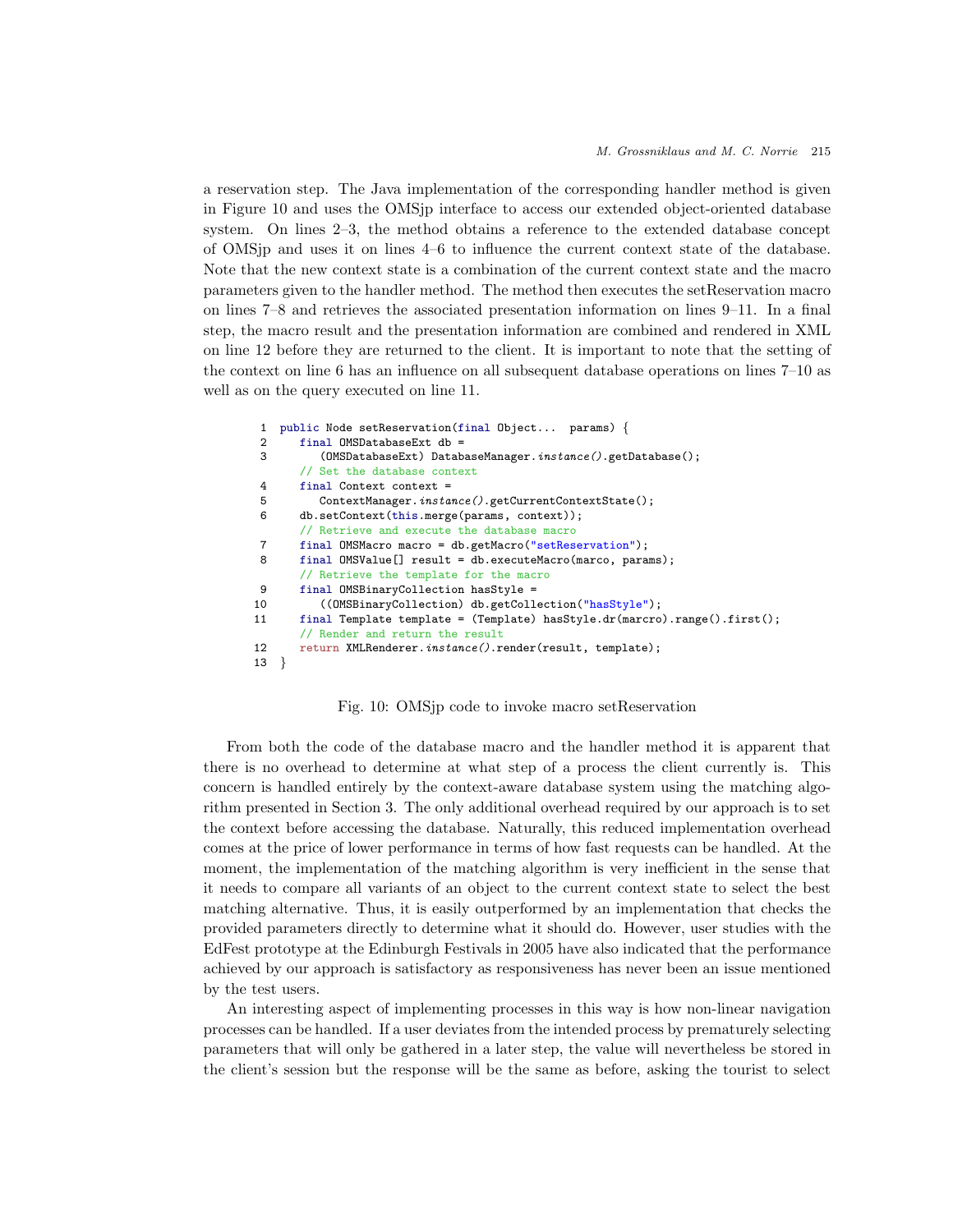the value corresponding to the current step. When this value is finally selected by the user, all steps that have been executed out of order are skipped automatically as those values have already been stored in the session on the client. Preliminary feedback from test users at the Edinburgh Festivals in 2005 has shown that this rather resilient way of handling the stepping through a process can be a feasible and comprehensible form of interaction. Apart from non-linear navigation processes, value checking and error handling in multi-step processes has been a further motivation for implementing context-aware interaction patterns using multivariant operations. The logic to check whether all values provided by the user are correct could be implemented on the client-side using a scripting language. However, this solution is not always possible on all required delivery channels, as scripting capabilities, if present at all, vary substantially. Our approach is already able to handle cases where a user has failed to specify a required value. Even if they are not required in situations where all values are correct, in the case of an error, the additional variants defined for the multi-step process can be used for error handling in the single-step process. Although context matching can provide a solution to missing values, it is not capable of addressing the problem of handling errors caused by incorrect data. To also implement this functionality, traditional parsing and error handling techniques have to be applied.

#### 6 Discussion

The ticket reservation process in the EdFest system has been used to show how novel modes of interaction can affect not only the way in which content is accessed and delivered, but also the nature of the interaction process. User studies carried out with the system actually indicated that, within the field of ubiquitous computing, the divergence from traditional linear interaction patterns typical of desktop applications is likely to be much greater than we anticipated. Users not only selected data parameters in different orders, skipping those considered to be irrelevant, but they also wanted to be able to select the data outside of the document areas that we considered as defining the transaction context. For example, to select the date of the reservation, instead of selecting the date in the event entry of the brochure, they would try to specify a date value by selecting a date from anywhere that dates appeared within any of the documents. One can envisage future scenarios where a user could select the date of a reservation by simply pointing to a date in the calendar on their wall.

The multi-step interaction processes have additional interesting characteristics. Looking back at the communication pattern between client and server given in Figure 3(b), we can observe a similarity to modern web applications. In order to prevent page reloads and provide immediate feedback to the user, many web sites nowadays use a technique called Asynchronous JavaScript and XML (AJAX). In AJAX, a web page uses client-side scripting to connect to a server and to transmit values without refreshing the whole page. Web applications based on AJAX communicate with the server at a finer level of granularity that is not unlike multi-step interaction processes. The solution presented here to handle such processes could therefore form the basis for integrating delivery channels that support AJAX with those that do not.

As a result of our efforts to support context-aware interaction processes, we asked ourselves the question of whether it would be sensible to apply the same mechanisms to programs as well as data. We have conducted preliminary research into this direction with the implementation of a prototype language that supports multi-variant programming [38]. The language is an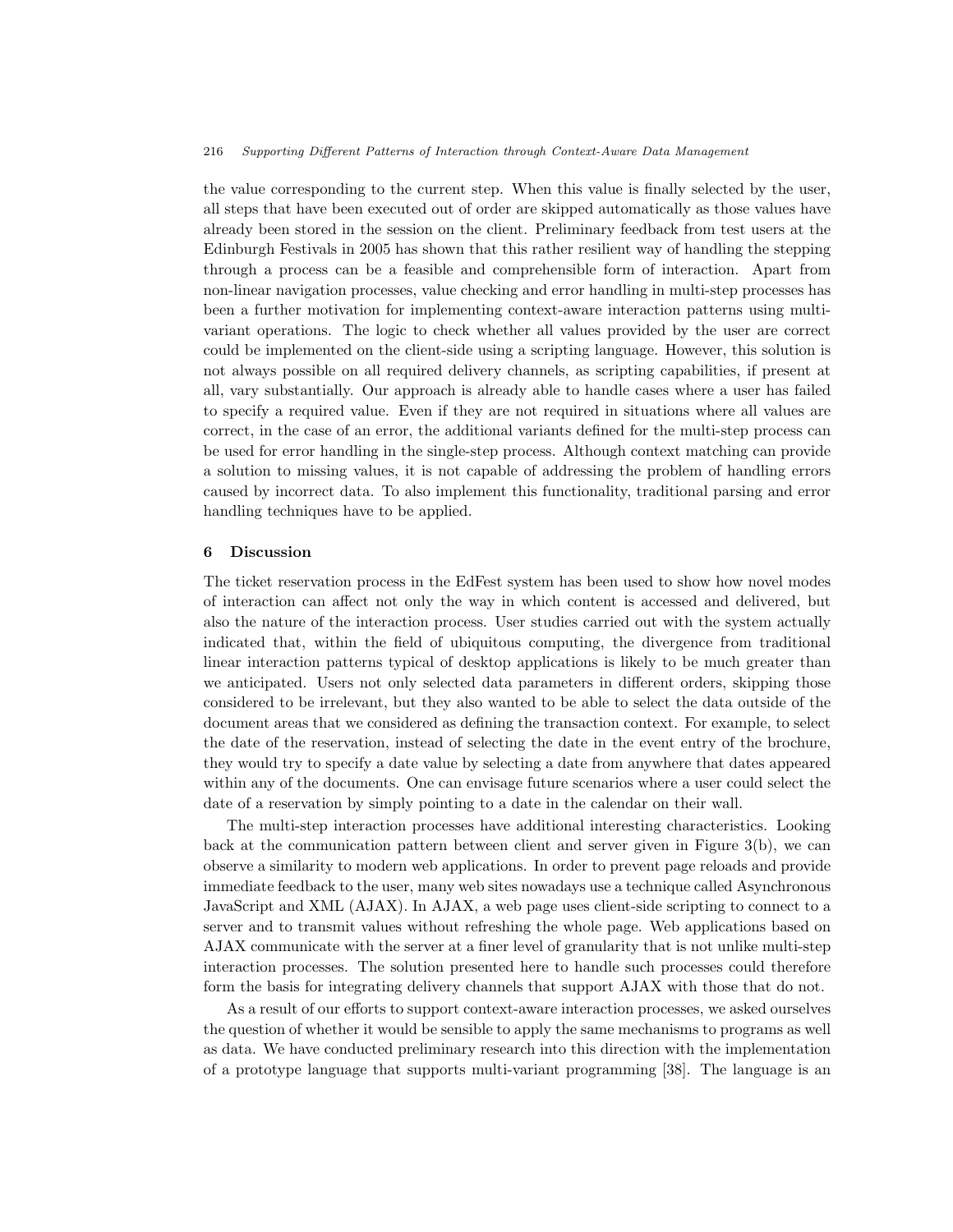extension of Prolog that allows predicate implementations to be defined for a given context state. The current context state of the system is managed by library predicates that allow context values to be set and removed. Before a context-aware Prolog program can be executed, it needs to be loaded by a special parser that replaces all predicate calls in the program with a call to a dispatching predicate that takes context into consideration. Experiences gained from a set of example programs have shown that the approach has its merits even though writing context-aware programs can be quite challenging, especially if context-dependent predicates are allowed to modify the context state. Naturally, our prototype implementation suffers from a few limitations and problems such as poor performance. Also, it is still unclear how to combine context-dependent predicate invocation with the backtracking mechanism of Prolog. Nevertheless, we believe that the potential benefits of this approach outweigh these challenges.

### 7 Conclusions

In this paper we have motivated the need for implementation platforms that allow contextaware applications to be implemented in a flexible and elegant way. In previous work, we have extended a database system with the concept of multi-variant objects that form the basis for context-aware data management and query processing. The most ambitious system implemented based on this extended database system so far is a mobile tourist information system targeted at visitors to the Edinburgh art festivals. Apart from traditional client devices, this EdFest system also supports a mobile paper-based client. In contrast to supporting conventional delivery channels where it is sufficient to adapt the content, structure and presentation, a paper-based interface also requires that the interaction process is adapted dynamically. In order to address this requirement, we have created context-dependent interaction processes. Technically, these interaction processes were realised through different implementation variants of the database macro implementing the corresponding application logic. In this setting, context has been used to dispatch the request made by the client to the desired implementation similar to object-oriented programming languages that dispatch a call to an overloaded method dispatching based on the parameters provided by the caller.

### References

- 1. H. Baumeister, A. Knapp, N. Koch, and G. Zhang. Modelling Adaptivity with Aspects. In Proceedings of International Conference on Web Engineering, July 27-29, 2005, Sydney, Australia, pages 406–416, 2005.
- 2. R. Belotti, C. Decurtins, M. Grossniklaus, M. C. Norrie, and A. Palinginis. Modelling Context for Information Environments. In Proceedings of International Workshop on Ubiquitous Mobile Information and Collaboration Systems, June 7-8, 2004, Riga, Latvia, pages 43–56, 2004.
- 3. R. Belotti, C. Decurtins, M. Grossniklaus, M. C. Norrie, and A. Palinginis. Interplay of Content and Context. Journal of Web Engineering, 4(1):57–78, 2005.
- 4. A. Bozzon, S. Comai, P. Fraternali, and G. Toffetti Carughi. Conceptual Modeling and Code Generation for Rich Internet Applications. In Proceedings of International Conference on Web Engineering, July 10-14, 2006, Menlo Park, CA, USA, pages 353–360, 2006.
- 5. P. Brusilovsky. Methods and Techniques of Adaptive Hypermedia. User Modeling and User-Adapted Interaction, 6:87–129, 1996.
- 6. S. Casteleyn, O. De Troyer, and S. Brockmans. Design time support for adaptive behavior in web sites. In Proceedings of ACM Symposium on Applied Computing, March 9-12, 2003 Melbourne, FL, USA, pages 1222–1228, 2003.
- 7. S. Ceri, F. Daniel, M. Matera, and F. M. Facca. Model-driven Development of Context-Aware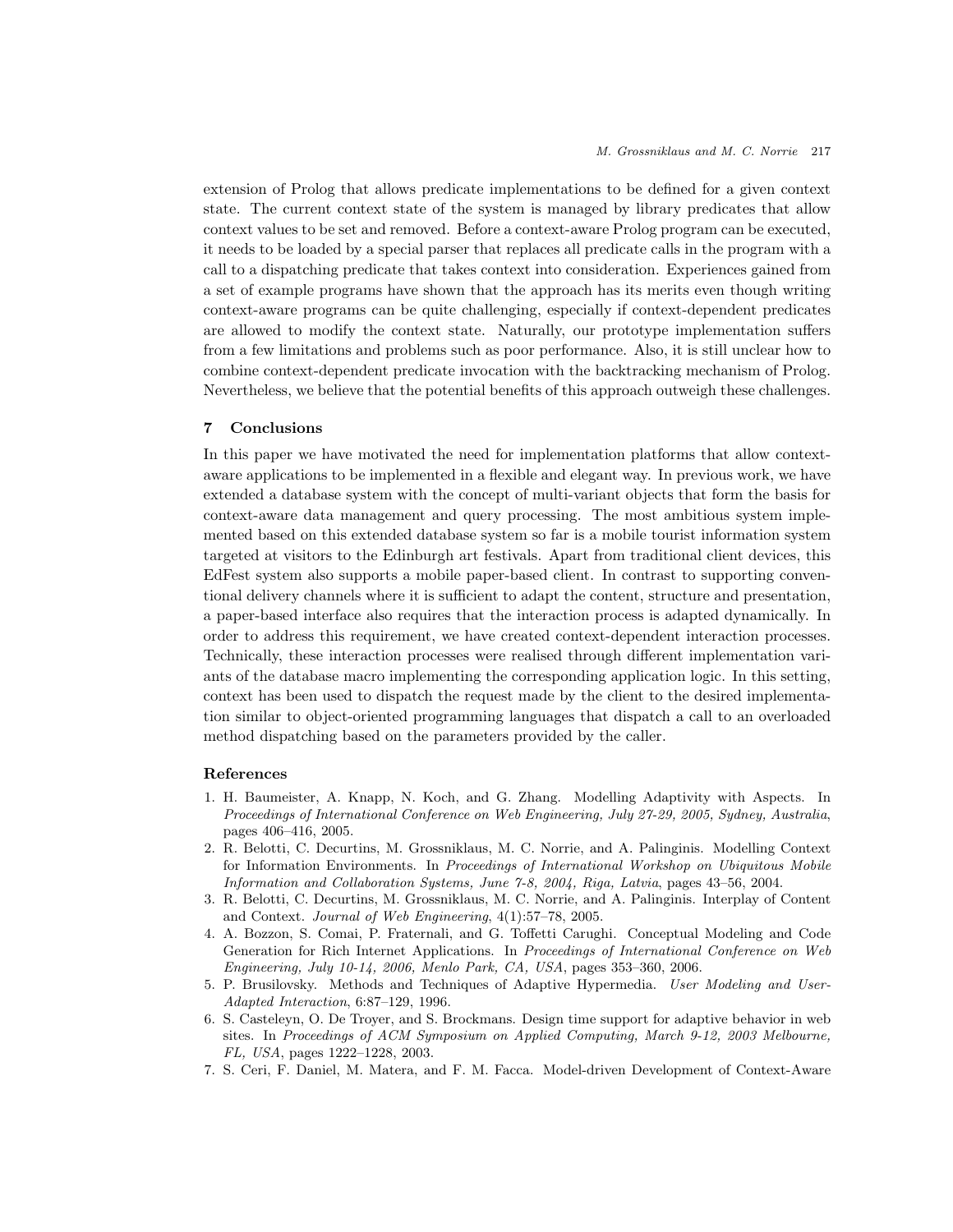Web Applications. ACM Transactions on Internet Technology, 7(2), 2007.

- 8. S. Ceri, P. Fraternali, A. Bongio, M. Brambilla, S. Comai, and M. Matera. Designing Data-Intensive Web Applications. The Morgan Kaufmann Series in Data Management Systems. Morgan Kaufmann Publishers Inc., 2002.
- 9. P. De Bra, G.-J. Houben, and H. Wu. AHAM: A Dexter-based Reference Model for Adaptive Hypermedia. In Proceedings of ACM Conference on Hypertext and Hypermedia: Returning to Our Diverse Roots, February 21-25, 1999, Darmstadt, Germany, pages 147–156, 1999.
- 10. O. De Troyer and S. Casteleyn. Designing Localized Web Sites. In Proceedings of International Conference on Web Information Systems Engineering, November 22-24, 2004, Brisbane, Australia, pages 547–558, 2004.
- 11. O. De Troyer and C. J. Leune. WSDM: A User-Centered Design Method for Web Sites. Computer Networks and ISDN Systems, 30(1-7):85–94, 1998.
- 12. R. De Virgilio and R. Torlone. A General Methodology for Context-Aware Data Access. In Proceedings of ACM International Workshop on Data Engineering for Wireless and Mobile Access, June 12, 2005, Baltimore, MD, USA, pages 9–15, 2005.
- 13. R. De Virgilio and R. Torlone. Modeling Heterogeneous Context Information in Adaptive Web Based Applications. In Proceedings of the International Conference on Web Engineering, July 11-14, 2006, Palo Alto CA, USA, pages 56–63, 2006.
- 14. R. De Virgilio, R. Torlone, and G.-J. Houben. A Rule-based Approach to Content Delivery Adaptation in Web Information Systems. In Proceedings of the International Conference on Mobile Data Management, May 9-13, 2006, Nara, Japan, pages 21–24, 2006.
- 15. Z. Fiala, M. Hinz, G.-J. Houben, and F. Frăsincar. Design and Implementation of Componentbased Adaptive Web Presentations. In Proceedings of Symposium on Applied Computing, March 14-17, 2004, Nicosia, Cyprus, pages 1698–1704, 2004.
- 16. Z. Fiala, M. Hinz, K. Meissner, and F. Wehner. A Component-based Approach for Adaptive, Dynamic Web Documents. Journal of Web Engineering, 2(1-2):58–73, 2003.
- 17. F. Frăsincar, G.-J. Houben, and P. Barna. Hera Presentation Generator. In Special Interest Tracks and Posters of International Conference on World Wide Web, May 10-14, 2005, Chiba, Japan, pages 952–953, 2005.
- 18. J. Ginzburg, G. Rossi, M. Urbieta, and D. Distante. Transparent Interface Composition in Web Applications. In Proceedings of International Conference on Web Engineering, July 16-20, 2007, Como, Italy, pages 152–166, 2007.
- 19. M. Grossniklaus. Context-Aware Data Management An Object-Oriented Version Model. VDM Verlag, 2007.
- 20. M. Grossniklaus and M. C. Norrie. Information Concepts for Content Management. In Proceedings of International Workshop on Data Semantics and Web Information Systems, December 11, 2002, Singapore, Republic of Singapore, pages 150–159, 2002.
- 21. M. Grossniklaus and M. C. Norrie. An Object-Oriented Version Model for Context-Aware Data Management. In Proceedings of International Conference on Web Information Systems Engineering, December 3-6, 2007, Nancy, France, pages 398–409, 2007.
- 22. F. Halasz and M. Schwartz. The Dexter Hypertext Reference Model. Communications of the ACM, 37(2):30–39, 1994.
- 23. G.-J. Houben, P. Barna, F. Frăsincar, and R. Vdovják. Hera: Development of Semantic Web Information Systems. In Proceedings of International Conference on Web Engineering, July 14- 18, 2003, Oviedo, Spain, pages 529–538, 2003.
- 24. Institute for Information Systems, ETH Zürich. OMSjp A Uniform Interface to Heterogenous OMS Platforms. http://www.globis.ethz.ch/research/oms/platforms/omsjp, 2004.
- 25. N. Koch. Software Engineering for Adaptive Hypermedia System. PhD thesis, Ludwig-Maximilians-University Munich, Munich, Germany, 2000.
- 26. N. Koch and M. Wirsing. The Munich Reference Model for Adaptive Hypermedia Applications. In Proceedings of International Conference on Adaptive Hypermedia and Adaptive Web-Based Systems, May 29-31, Malaga, Spain, pages 213–222, 2002.